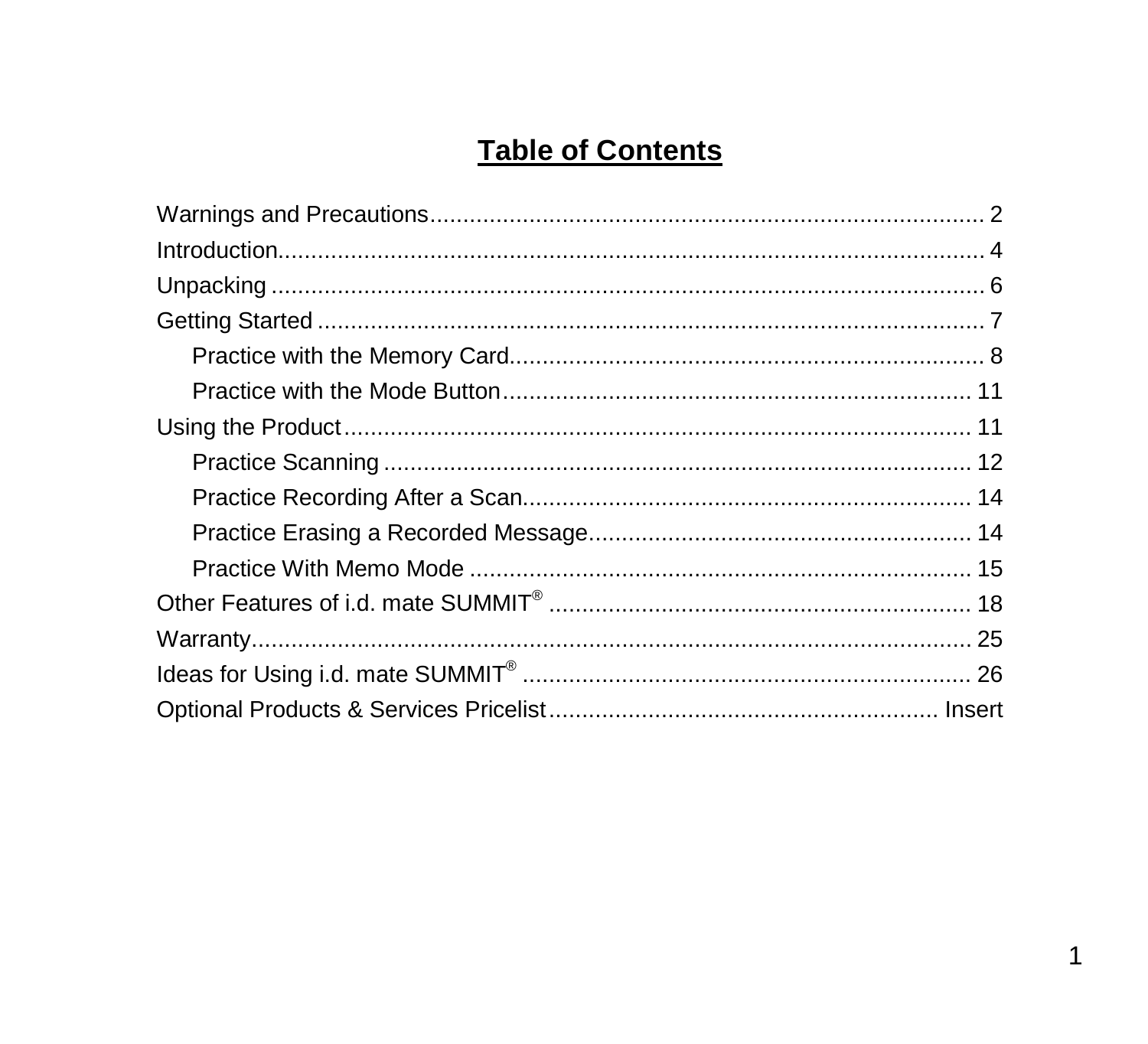# **Warnings and Precautions**

The i.d. mate SUMMIT<sup>®</sup> computer / scanner is sensitive to water. Never submerse the unit in water. If for any reason the i.d. mate  $SUMMIT<sup>®</sup>$  computer becomes wet, remove the batteries and let it air dry thoroughly. Never use any kind of heating device, such as a blow dryer, to hasten the drying process as you may permanently damage the speaker and/or electronic components.

Protect all components from the extremes of heat and cold. Never leave it on the dashboard of a car or in any other similarly hot or cold environment.

The only maintenance needed on the scanner will be to occasionally clean smudges and dirt from the viewing window. To do this, spray glass cleaner onto a lint free, nonabrasive cleaning cloth and gently wipe the window.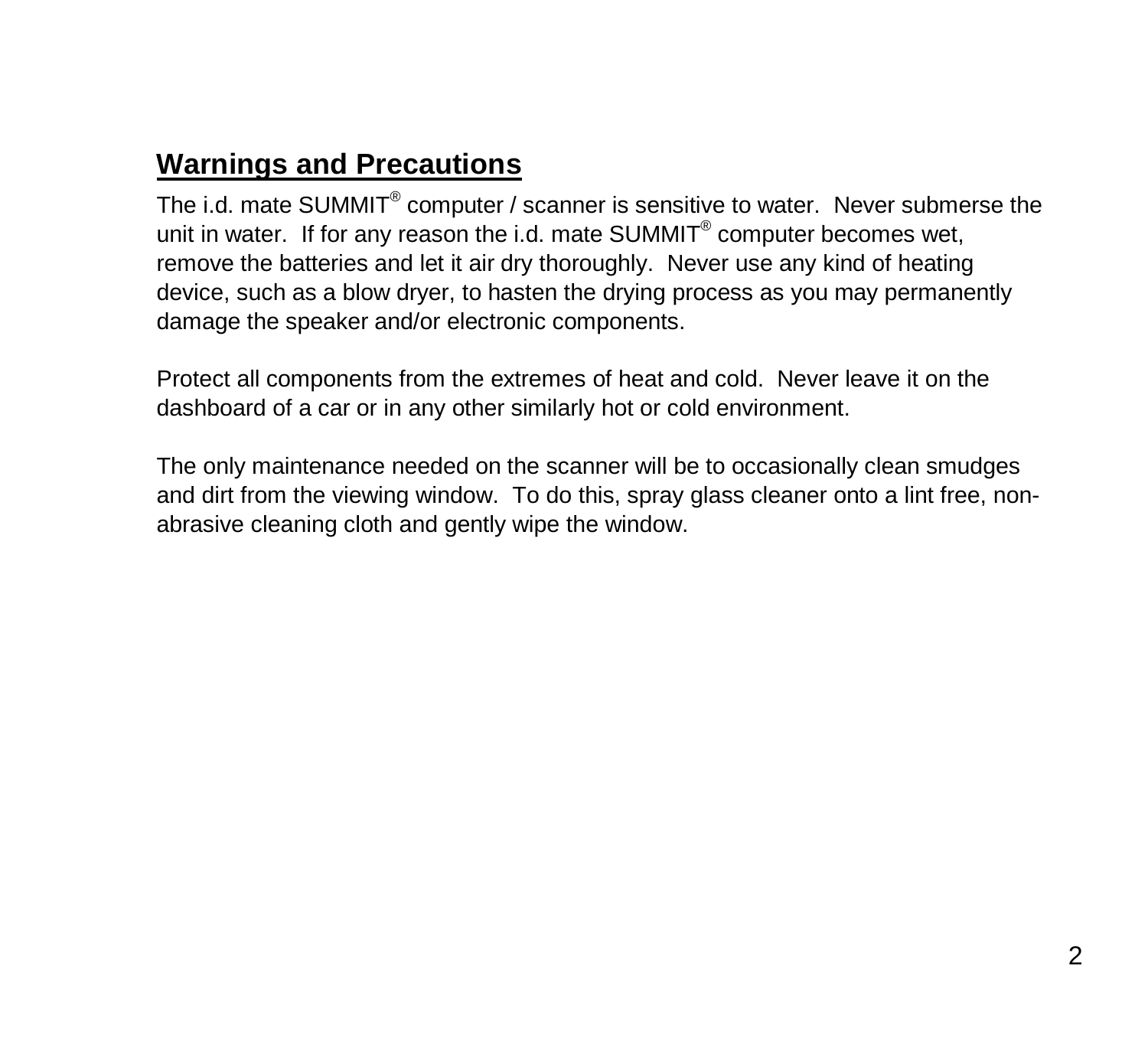**WARNING: THE BAR CODE SCANNER IS A CLASS 2 LASER PRODUCT THAT COMPLIES WITH 21CFR, Parts 1040.10 & 1040.11. YOU MUST AVOID LONG-TERM VIEWING OF DIRECT LASER LIGHT. YOU MUST NEVER ATTEMPT TO LOOK AT THE LASER BEAM OR POINT IT AT AN ANIMAL, A CHILD, OR AN ADULT. ALSO, UNDER NO CIRCUMSTANCES SHOULD YOU ATTEMPT TO SERVICE THE LASER SCANNER.**

Never clean the i.d. mate SUMMIT<sup>®</sup> computer / scanner with alcohol, oil, or any harsh chemicals. Use only a damp cloth to clean all units, including the carrying case.

The i.d. mate SUMMIT<sup>®</sup> computer / scanner has been bonded together for maximum strength and durability at the factory. Do not attempt to open the case as you will permanently damage the unit and void your warranty.

i.d. mate SUMMIT<sup>®</sup> is a hand-held computer that acts as a recorder. Even with built-in error recognition capabilities, accidental deviation from the instruction prompts or random button pressing can potentially cause unexpected results. Please follow the prompts carefully to avoid this possibility. If you think the unit is malfunctioning, turn it off for a few seconds and then turn it back on.

**\*\* Warning: The data contained in the pre-loaded database is provided for information purposes only. En-Vision America, Inc. makes no representation as to the accuracy of this data. En-Vision America, Inc. also makes no warranty with regard to the data expressed or implied.**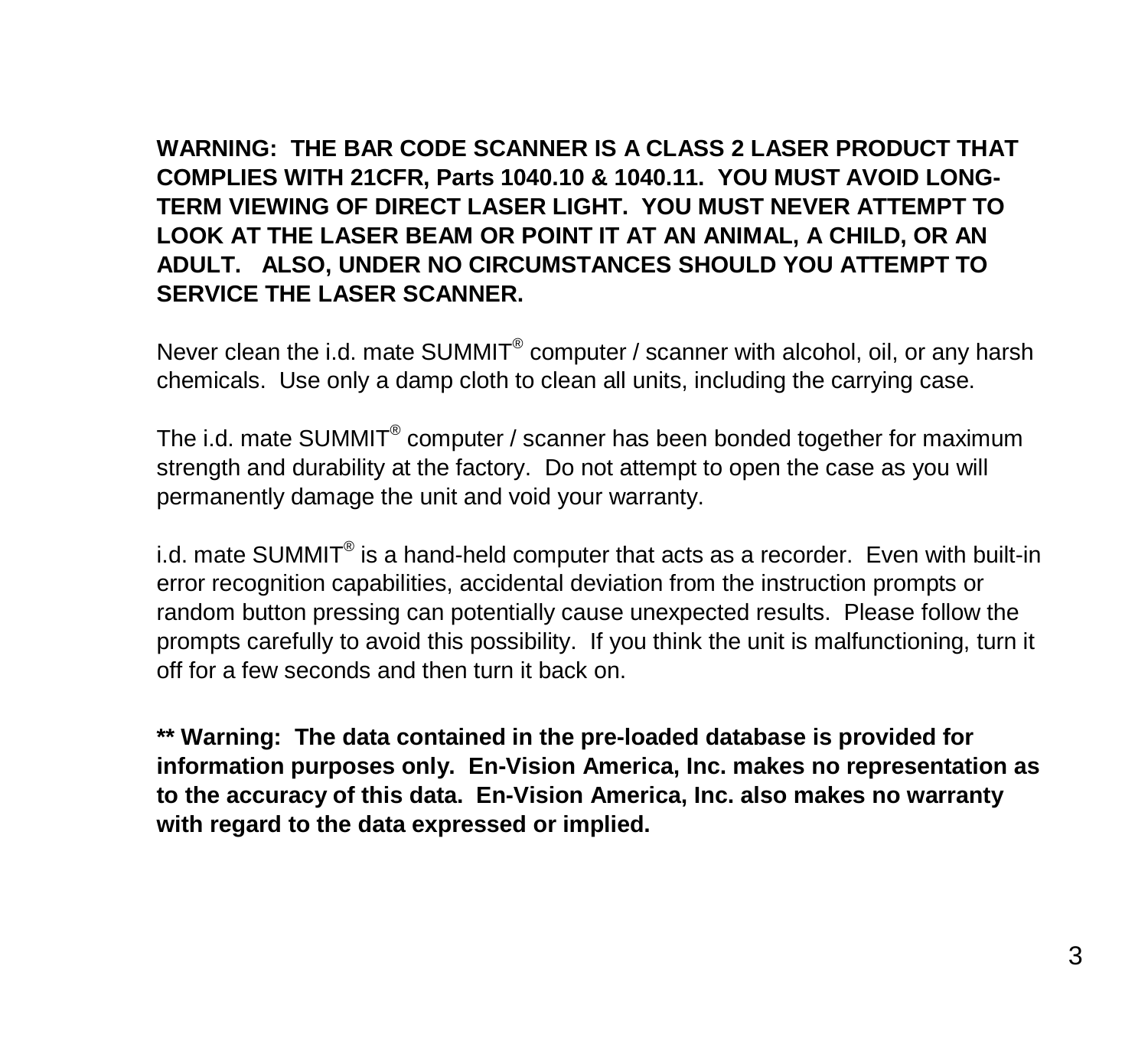# **Introduction**

Thank you for purchasing i.d. mate SUMMIT<sup>®</sup> from En-Vision America. i.d. mate SUMMIT® is the fourth generation of the world's first fully portable Bar Code Identification System for the visually impaired. Using digital voice recording and text-to-speech technology, the product allows users to access a huge pre-loaded database with a large variety of products and their descriptions. Along with this preloaded data, the user can add information on the fly by recording voice messages associated with any bar code. You will find it to be user friendly, with spoken prompts directing you at all times.



i.d. mate  $SUMMIT<sup>®</sup>$  is a great tool for independence.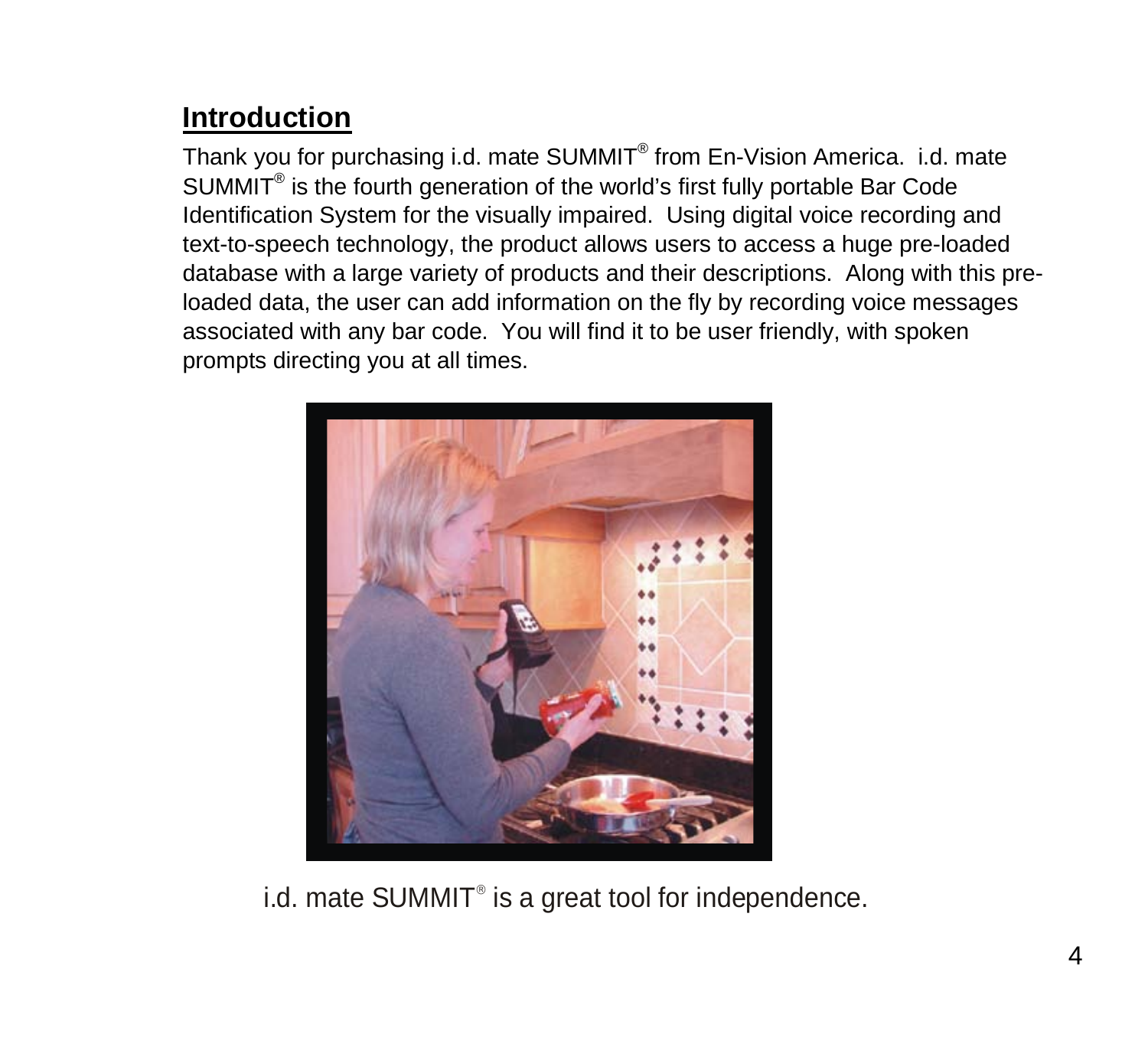# **i.d. Summit®**

i.d. mate SUMMIT® can be used in the home, workplace, grocery, library, or classroom to identify any item using an existing UPC bar code or a bar code label you attach yourself. For example, with i.d. mate SUMMIT® you can identify cans, jars, boxes, bottles, clothing, books, playing cards and games, prescription medicines, compact discs, record albums, cassette tapes, computer diskettes, pictures, or important papers and documents. In fact, any product or item that is not easily identifiable by means of the other senses is a candidate for i.d. mate SUMMIT® .

In addition to identification of products, i.d. mate  $SUMMIT<sup>®</sup>$  can be used as a memo recorder. You can record memos, hard to remember credit card or telephone numbers, addresses, important dates, or shopping lists. For more ideas on using i.d. mate SUMMIT<sup>®</sup>, please refer to the last section of this guide, called "Uses of i.d. mate SUMMIT<sup>®</sup>. "

We have made every effort to make these instructions easy to follow as well as complete. To familiarize yourself with your new purchase and to ensure that you receive the full benefit of i.d. mate SUMMIT<sup>®</sup>, we suggest that you read and follow this user's guide from beginning to end. It should take you less than one hour to complete.

**Please note:** It is very important that you **STOP** as often as necessary to make sure you are completely comfortable. Take every opportunity to practice at each step along the way.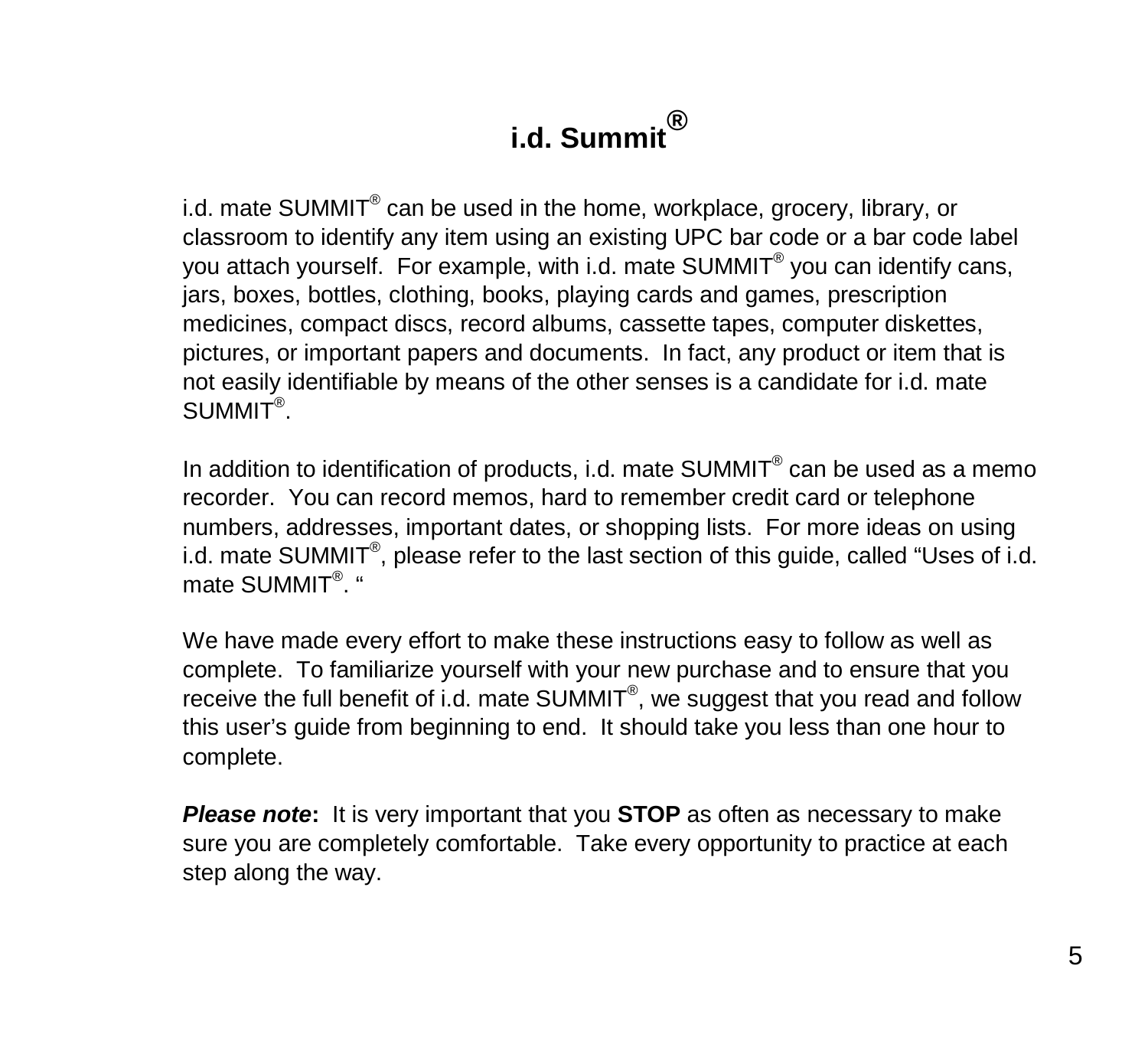We will begin by first unpacking all the items shipped. We will then get familiar with the device and review all the buttons and controls. Finally, we will complete a practice session using your new identification and information tool.

# **Unpacking**

In opening the shipping carton, first you will find this printed User's Guide along with a compact disc (CD) version of this User's Guide. The printed guide and the CD contain the same information. (If you prefer or need a cassette tape version, please contact En-Vision America.) You will also find a Warranty Registration Card. Within the first week of opening this carton, please return this Warranty Card by mail. But, for now, keep the Warranty Card handy. We will be using it for a practice exercise later in the guide.

Next, you will find the vinyl carrying case with your i.d. mate SUMMIT $^{\circledast}$  bar code scanner stored inside. Shipped next to the case, you will find a shoulder strap for the carrying case, a wrist / arm strap and the pre-printed bar code labels you selected. Also, if you purchased any additional i.d. mate  $SUMMIT<sup>®</sup>$  options, they will be shipped next to the case as well.

For example, you may have purchased:

- A combination ear bud/microphone for private review of all audible recordings and for recording memos and product descriptions in noisy environments;

- Additional pre-printed bar code labels for new product labeling;

- Additional SD memory cards; or

- An SD card reader - Your memory card is an SD card formatted specifically for the i.d. mate SUMMIT®. Using your optional SD card reader, you can back up your data to a PC along with adding updated or additional data for use with your i.d. mate  $SUMMIT<sup>®</sup>.$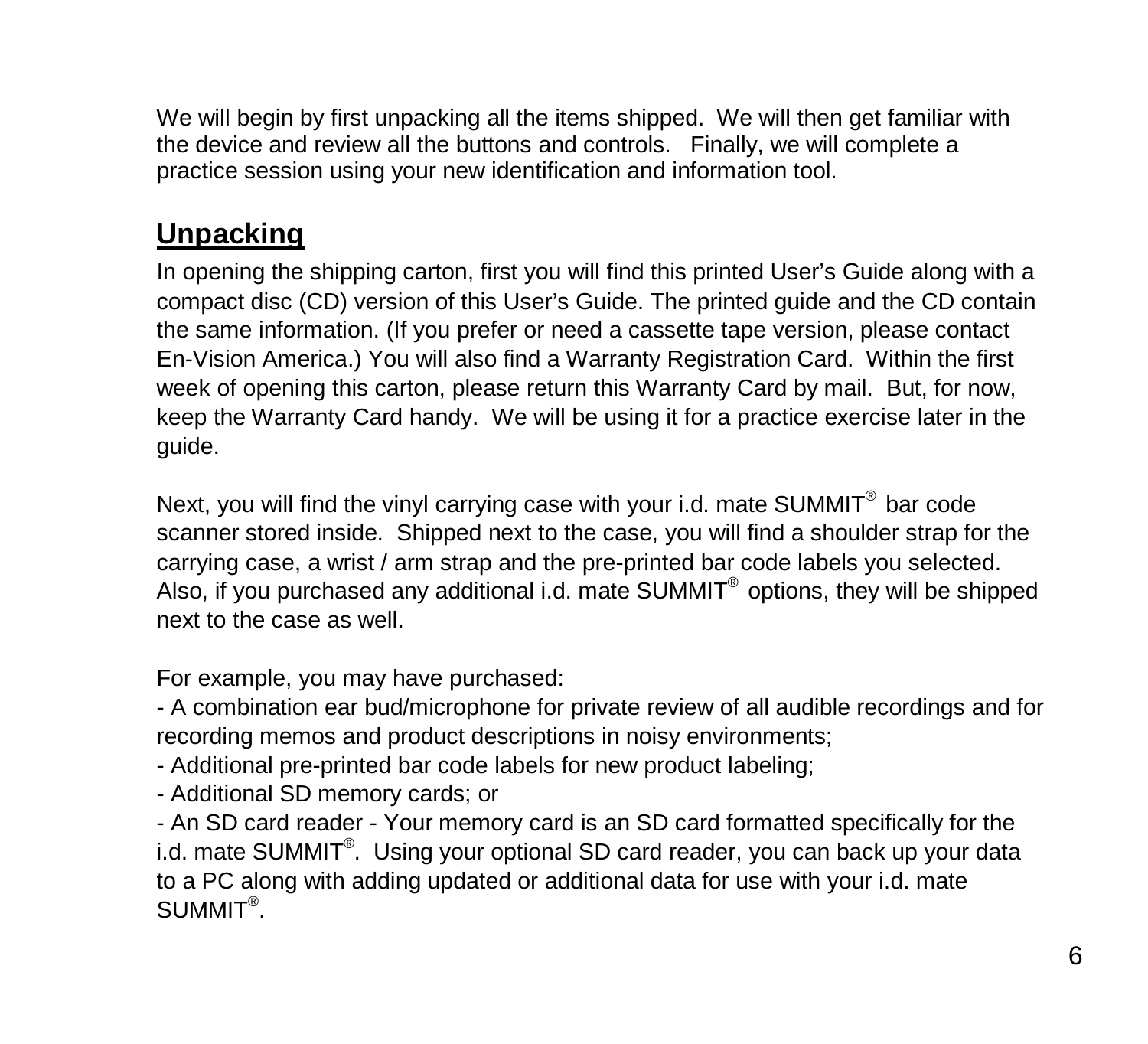# **Getting Started**

We'll first take a look at the vinyl carrying case with the i.d. mate SUMMIT® hand held bar code scanner inside.

Place the carrying case horizontally on the table in front of you with the En-Vision America embroidery facing you. On each end of the vinyl case, you will find rings that attach the shoulder strap to the case. There is a belt sleeve on the back of the case for wearing the unit around your waist using a personal belt. You will need to experiment with both the shoulder strap and belt sleeve and use the one that is most comfortable for you.

Now, let's open the Velcro top flap of the carrying case. Feel all the way to the right and then to the left. This will give you a good reference as to the proper position of your i.d. mate SUMMIT® while in the case. Gently lift your i.d. mate SUMMIT® up and out of the case, making note of how the padded neck strap is neatly tucked underneath your unit.

Let's first explore the carrying case. On the inside bottom of the case there is small compartment with a Velcro top flap. This compartment is used to store your AC/DC



i.d. mate SUMMIT inside the carrying case

power adapter. On the top of this compartment lid, you may notice a small elastic strap. This strap is designed to store any additional SD memory cards you may have purchased.

Also, on the inside of the case, there are two additional pockets used to store your pre-printed bar code labels and other items.

Let's move on and explore your new i.d. mate SUMMIT<sup>®</sup>.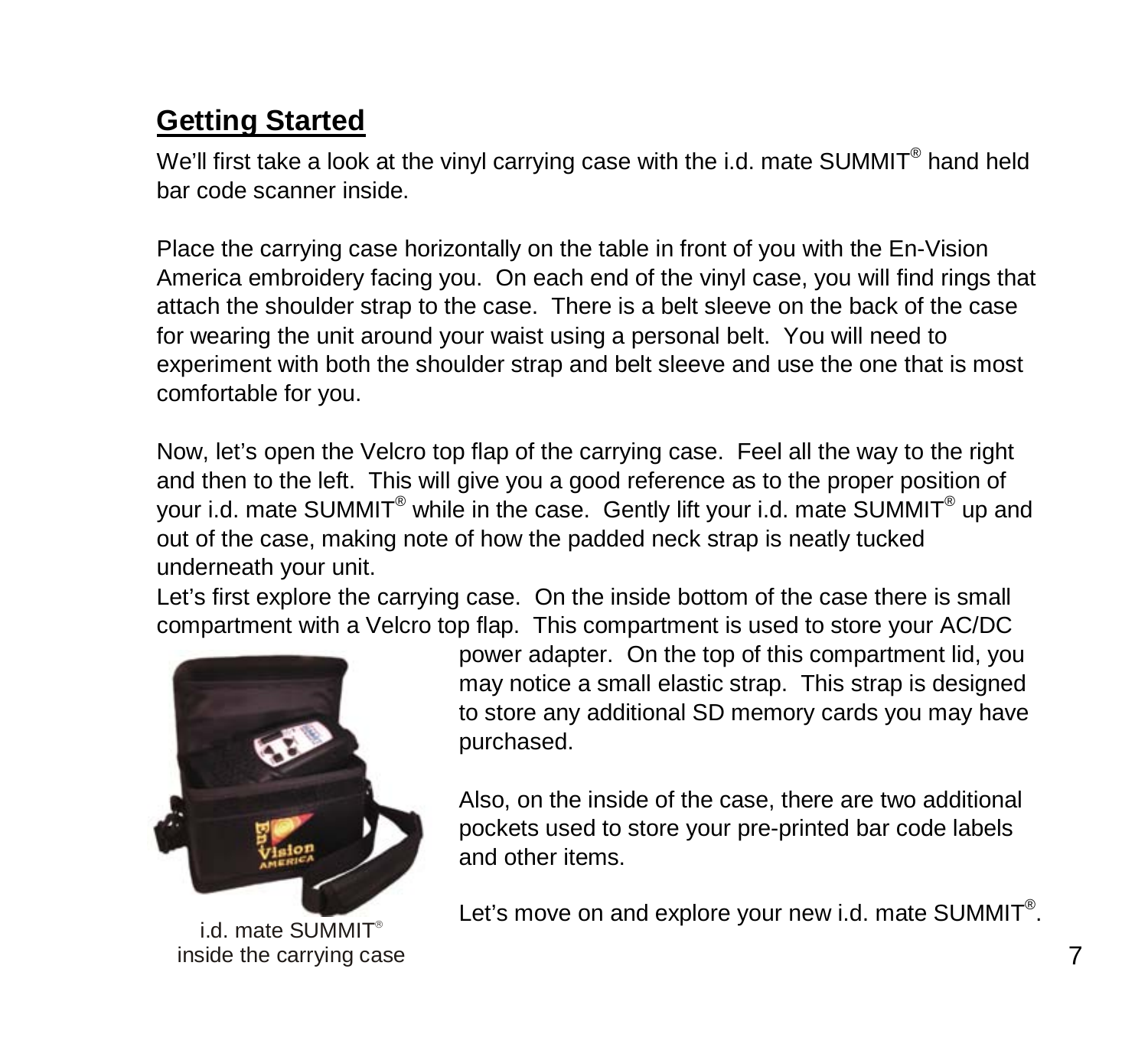With the device out of the case, place it vertically on the table in front of you with the push buttons facing you.

You'll notice that on the left side of your i.d. mate SUMMIT<sup>®</sup> there is a narrow slot for the SD memory card which is ejected by pushing the card in and letting go. You can now safely pull the card out.



Your i.d. mate SUMMIT<sup>®</sup> recorder will not operate without this SD memory card in place. SD memory was selected for i.d. mate SUMMIT® because it is impervious to magnets, heat and cold, and can be reused nearly indefinitely. This memory card is where the UPC product database is stored along with your voice messages. A 2 Gigabyte memory card is supplied with the recorder.

When you feel the memory card, you will notice the angled right corner and a series of ridges on the bottom (contacts) which help as a reference point. To reinstall the card, push it firmly into the slot remembering that the angled corner must be down and the ridges facing away from the keypad of the device.

### *Let's Practice With the Memory Card*

Practice removing and reinstalling the memory card a few times so that you are familiar with the procedure.

On the right side of the device, you will find an earphone / microphone jack. Most 2.5 mm cordless phone or cell phone hands-free earphone / microphones should work using this jack but for best results it is recommended to use the i.d. mate SUMMIT<sup>®</sup>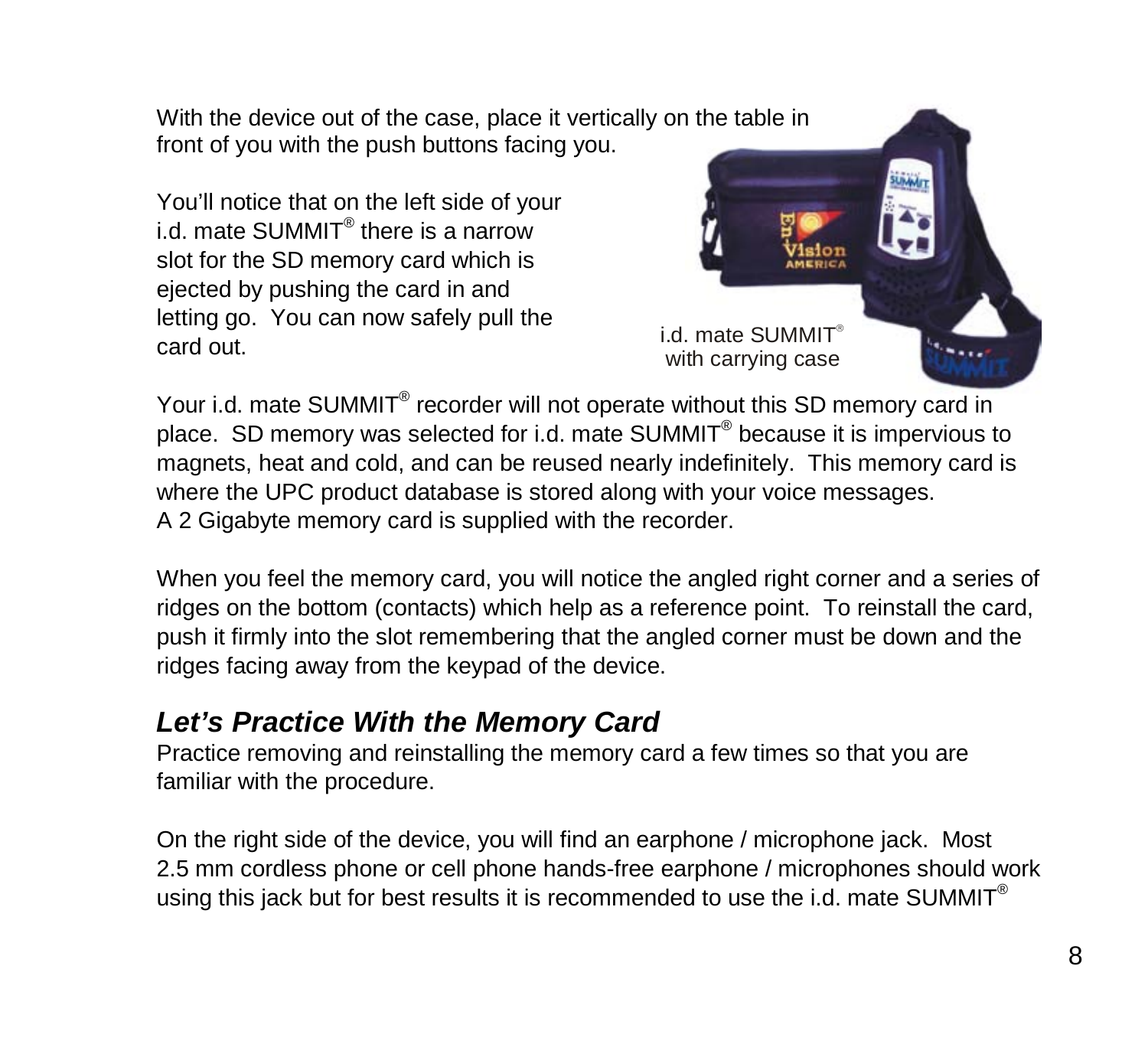earphone / microphone accessory. An external earphone / microphone should be used in conditions where there is a lot of background noise or for private review of messages

On the bottom of the device is a large, square opening which we will refer to as the scan window. When your unit is on, the scanner emits an omni-directional cyclone scan pattern. This allows you to easily scan a bar code in any direction. As long as the bar code label passes in front of the scan window, you will get a good read. The scanner is capable of finding and reading a bar code label up to eight inches away.

The scanner has a time-out feature that turns the scan pattern off after 45 seconds of no activity. This feature helps to save on power when the unit is turned on but not being used. The device is not actually turned off, but merely goes to sleep.

Now, let's go back up to the top edge of the device. Going from right to left, the circular jack is the AC/DC power jack. This jack allows you to recharge the battery using the provided power adapter which plugs in to any standard wall outlet. The i.d. mate SUMMIT<sup>®</sup> recorder is powered by a high capacity Lithium-Ion Polymer (Li-Poly) battery pack. The battery pack was installed and charged just prior to shipment but you will need to recharge it a couple more times to reach full operating capacity. You'll learn more about the battery pack later in the guide.

Further to the left is the power on / off and volume thumbwheel switch. To turn the i.d. mate SUMMIT<sup>®</sup> recorder on, roll the thumbwheel to the left. You will hear a click when it turns on. Go ahead and turn the unit on now. Adjust the volume to find a comfortable listening level. When you turn on the recorder you should hear the unit announce its model name, followed by a modifiable recording of your database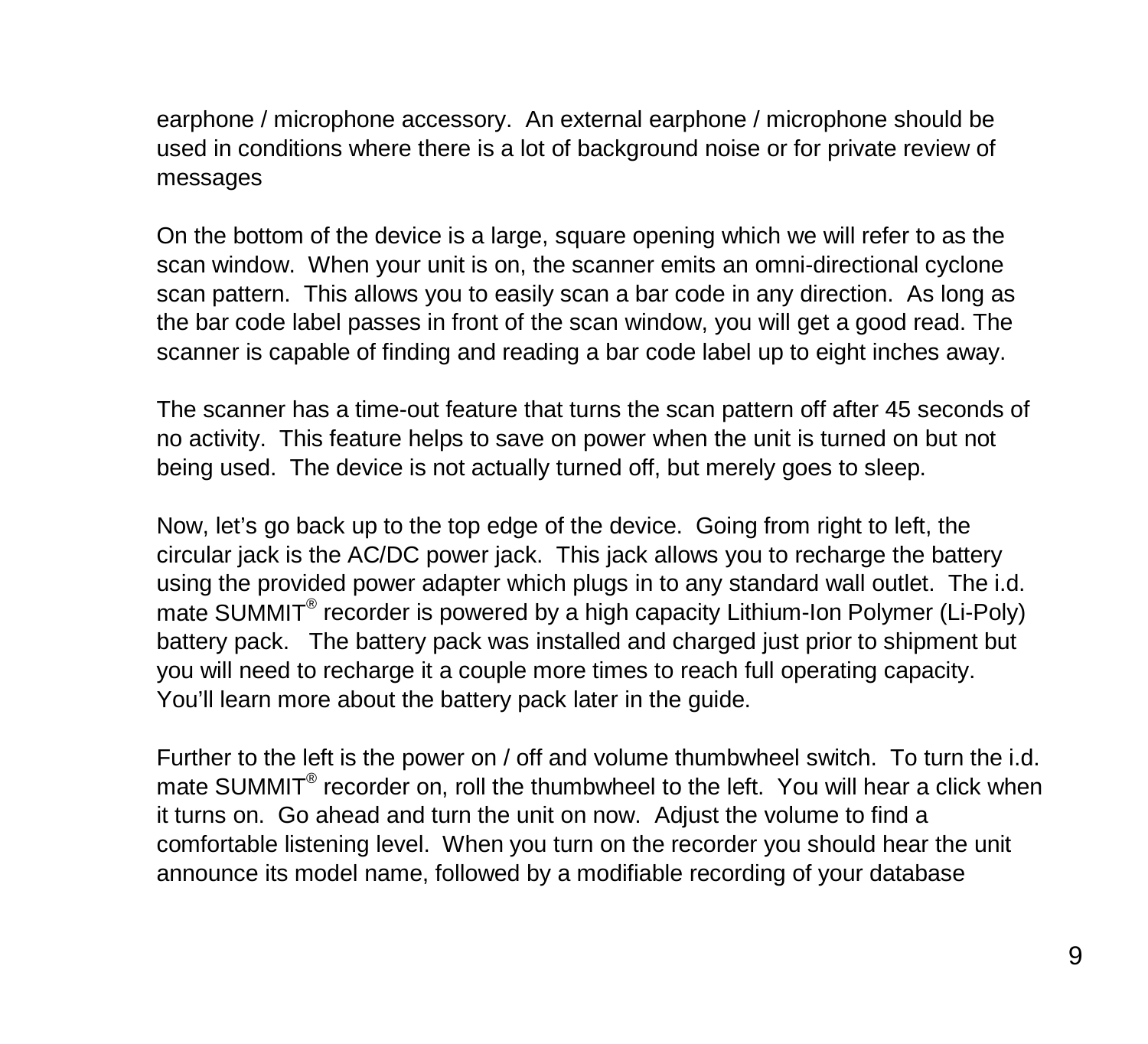version. Then, you will hear "i.d. Mode" along with a beep signaling the scanner powering on. When i.d. mate SUMMIT® is turned on, it will always begin in i.d. Mode. Behind the AC/DC jack and the thumbwheel you will find a loop which is to be used to attach your padded neck strap.

OK. Let's move to the back of the device where you'll find an opening in the rubber enclosure revealing your Model and Serial Number label and two narrow slits to accommodate the wrist / arm strap accessory.

To access your battery, gently peel the rubber enclosure around the front lip of the scan window and push or pull the plastic case out. The battery compartment door is located on the rear with the model / serial number label attached to it. To open, push the latch down and pull the lid out to expose the battery pack. To replace the lid, insert the end opposite the latch first and push the lid closed until you hear a click. After inspection, slide the rubber enclosure to its original position around the plastic case.

Now, on the front of the recorder there are five buttons. The first button on the left hand side is a 3/4 inch long rectangular shaped button. This is the mode button. It is the most frequently used button on the unit. As the name implies, the mode button is used to place the recorder into the mode of operation you want to use.



are: i.d. Mode (the mode in which the bar code scanner is used), Memo Mode, System Mode, and Help Mode. When

enabled, the additional modes of Bar Code ID, Inventory Mode, and Browse Inventory Mode will follow i.d. Mode when cycling through the different modes.



i.d. mate SUMMIT<sup>®</sup> keypad

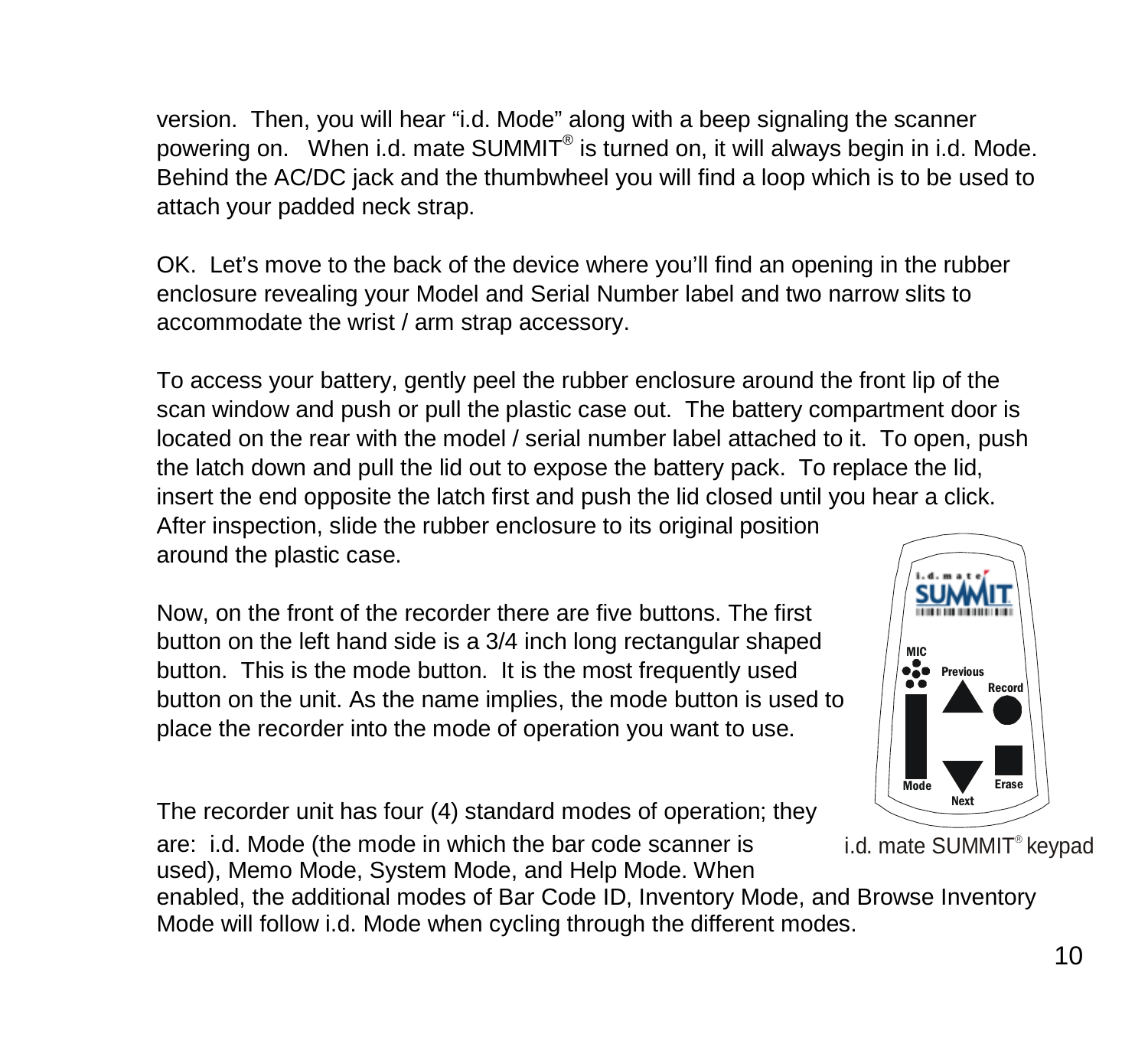### *Let's Practice With the Mode Button*

Go ahead and press the rectangular mode button a few times as practice.

Notice that each time you press the mode button, you advance to the next mode of operation and the recorder announces the name of that new mode. Once you press the mode button and move out of any particular mode, the only way to get back to that mode is to cycle through the remaining modes.

Sliding your fingers to the right approximately 1/4 inch you will notice two triangular shaped buttons. These are the PREVIOUS and NEXT buttons. The top (up arrow) button is PREVIOUS and the bottom (down arrow) button is NEXT. Sliding further to the right you will find the two remaining buttons. The top, round button is the record button. This button must be pressed continuously while you are recording a message. The small, square button on the bottom is the erase button. As the name implies, this button is used to delete items from memory.

# **Using the Product**

The lanyard (or neck strap) attached to the device is a convenient way to carry and use your new i.d. mate SUMMIT<sup>®</sup>. The parachute buckle has been added to the lanyard as a quick way to remove it when not in use.

With the device out of the case, place your head through the lanyard, positioning the padded area on the strap to the back of your neck. Allow the device to hang down with the push buttons facing away from your body. Adjust the length of the lanyard straps to your personal comfort by using the adjustable clips found on both sides of the neck pad.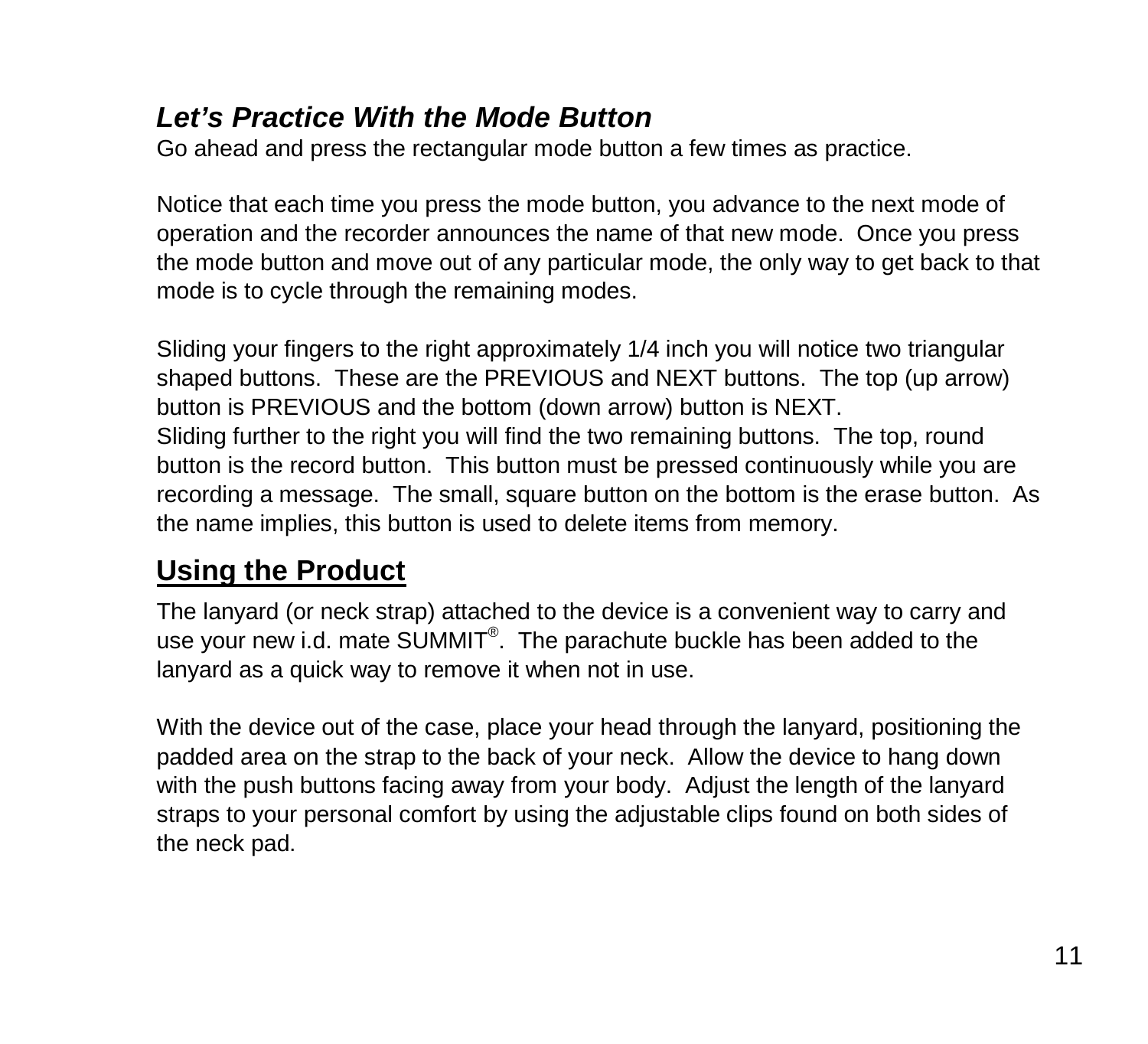We will now look at the different ways to hold your i.d. mate SUMMIT $^{\circledast}$ . Each has different benefits. The first way is to place your thumb in between the ridges on the side and wrap your fingers around the back to the other side, positioning them between the ridges.

The second way is to place your last 3 fingers in between the ridges on the front of the unit and your thumb on the back. This allows your index finger to manipulate the buttons on the keypad.

A third option is to hold the unit with your thumb on the top of the keypad, and your fingers wrapped around to the back of the unit. This way, you can use your thumb to operate the buttons, and if you are familiar, you might think of it as you would a flashlight, with the scanner in the same position as the light would be.

Do you still have questions about how to best hold your SUMMIT<sup>®</sup>? We encourage you to take some time to explore the device to find a position that works and feels best for you.

Now, to help you understand the scanning process, let's go through a couple of scan exercises. Locate the Warranty Card included in this package. On one side of this card is a bar code label.

### *Let's Practice Scanning*

Scan the Warranty Card and listen to the message.

Let's scan the label and listen to the associated message. Most likely the recorder has been on, but is sleeping. So, press the mode button to wake it up and ensure that you are in "i.d. mode". Now, holding the scanner in one hand and the Warranty Card in the other, simply move the scan window over the card until you hear the scanner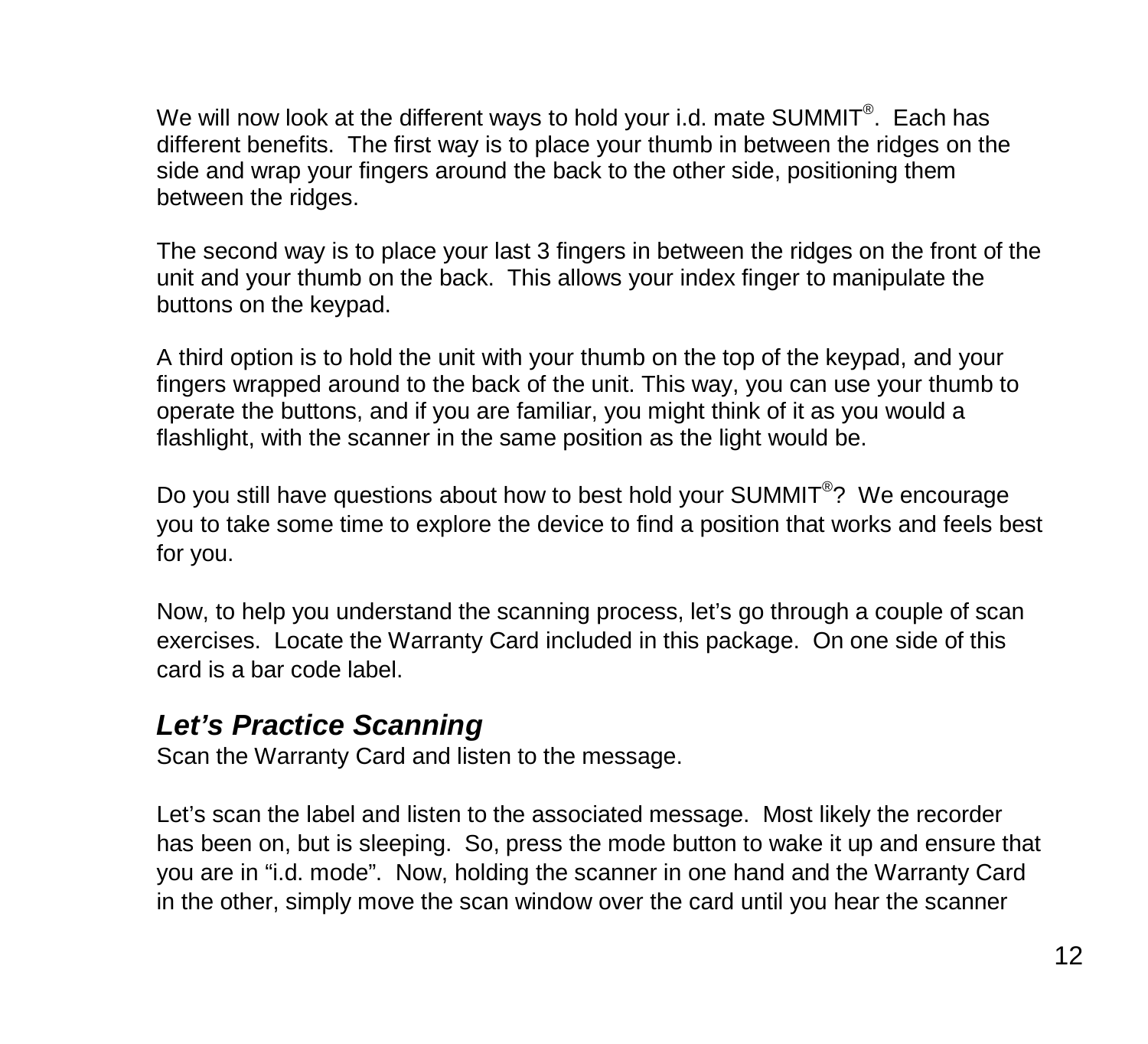beep. Remember, you will need to systematically scan the card until you get a read. You may have to turn the card over to scan the other side.

You should have just heard a short text message about your Warranty Card. Using your i.d. mate SUMMIT® does take a little practice, but once you get the hang of it, you will have no problem. We recommend that you touch the product to the scanner window, and then pull straight back. You can then sweep the scanner up and down, while slowly rotating the product. Remember, the further away the scanner window is from the product, the larger the area you are covering with your scan pattern. Remember, the further away the scanner window is from the product, the larger the area you are covering with your scan pattern.

Here's a tip - In general, you'll find that bar code labels are typically on the lower half of products and are often near a label seam. With boxes, labels are typically on the bottom. Remember, the reason a bar code label has been placed on a product is that retail stores use them for customer check out. Therefore, the manufacturer has printed bar code labels in the most effective locations.

Now let's try scanning the battery compartment lid serial label. Remove the rubber enclosure and the battery compartment lid. Use care when opening the battery compartment lid so that the battery does not fall out. Hold the lid in front of the scanner window. Again, if your scanner has gone to sleep, you will have to press the mode button to wake the unit up to ensure you are in i.d. Mode.

Once the scanner beeps, you will hear your specific device serial number. You may need to scan this bar code when contacting us for technical support.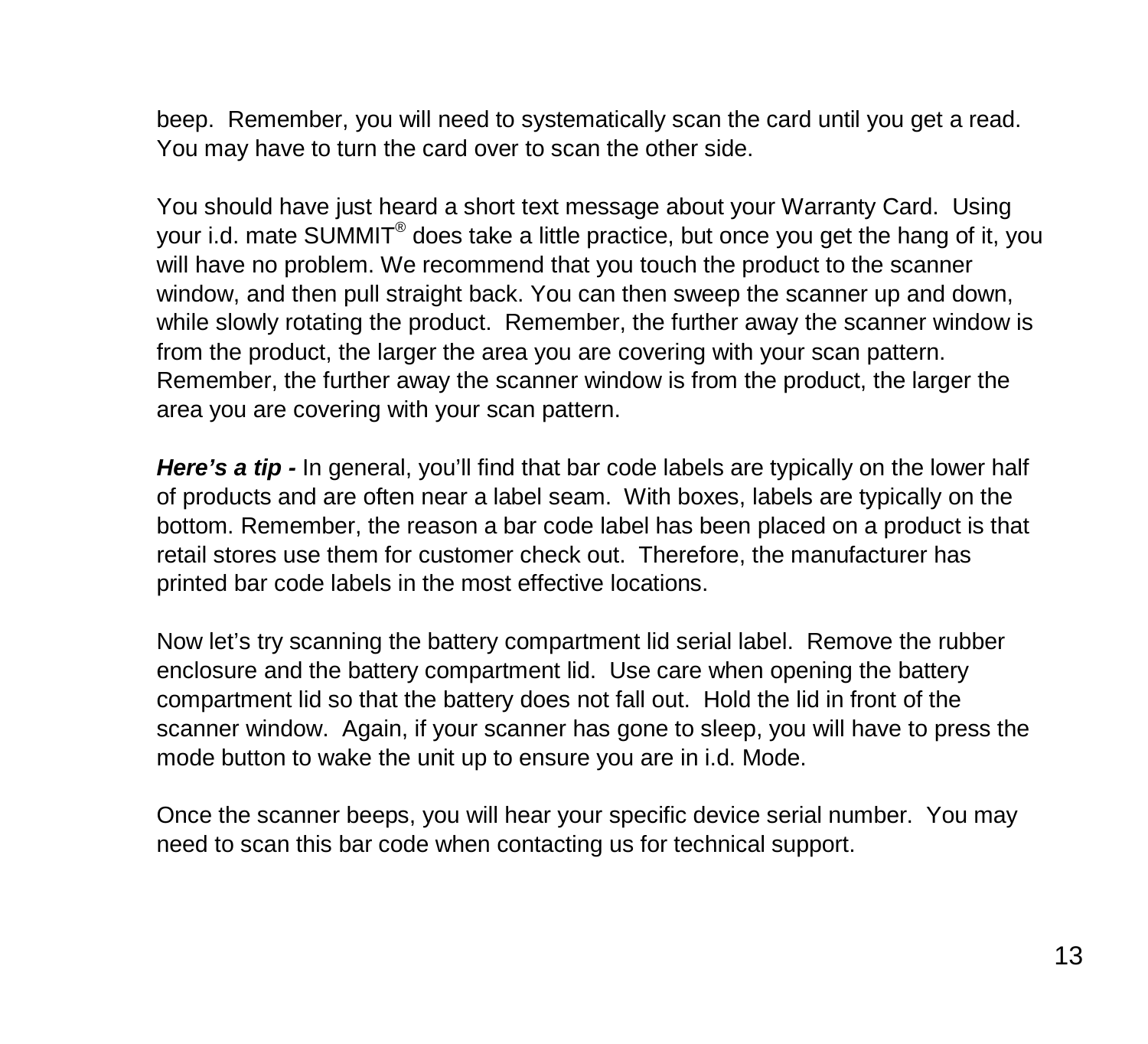# *Let's Practice Recording After a Scan*

Scan the Battery Compartment Lid and record your own message.

Let's try another exercise with the battery compartment bar code. This time you will add your own message in addition to the serial number message you just heard. So, once again, scan the lid. Now find the round record button and press it once. When released, the recorder will instruct you to record a new message by pressing and holding the record button. In this example, record your name and phone number into the device. After you record the message, it will always be played back to you.

If you scan the battery compartment lid again, you will hear the serial number message first, then your recorded name and phone number.

*Here's a tip –* You can add any number of recorded messages associated with each bar code. Also, you can cycle through each of the messages associated with any bar code using the next and previous buttons. After cycling through the messages you will return back to the first message. Think of the memory card as a continuous string of messages, where you will select the previous or next record relative to the message being played.

### *Let's Practice Erasing a Recorded Message*

Scan the Battery Compartment Lid and erase the recorded message.

Now, let's erase the message you just added to your battery compartment lid. First you will need to scan the Battery Compartment Lid label again. While the recorded message is playing, locate and press the square erase button. Once you do this, you will be prompted to press the erase button again to confirm deletion. This is for your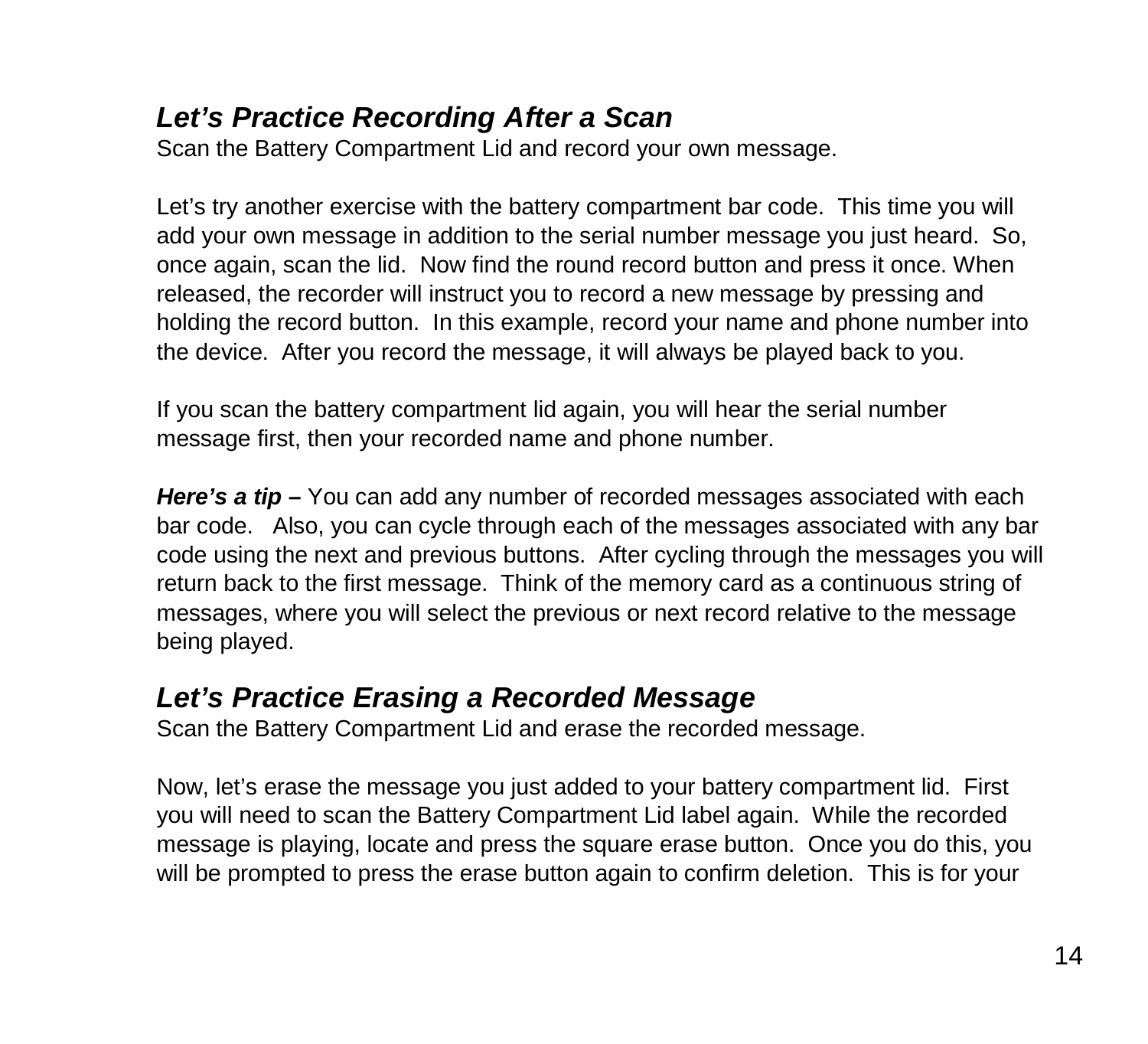safety, so you can't erase a message by mistake. Wait for the prompt "message erased". That's all there is to it.

If you had difficulty with recording or erasing, was it because you had trouble finding the buttons? If so, make sure you take a few minutes to go back and review each of the buttons and their locations.

**Here's a tip -** If the record or erase button is pressed by mistake, simply press the mode button to cancel the operation.

Sometimes, you might scan an item that is not in the database. When this happens, you will hear "Item not found. To record, press and hold the record button." To add an item into memory, hold the record button down while speaking your description of the item. When you are done, release the button. The new description will be played back to you. When you scan this item again, your recorded description will be played. That's all there is to it! You can erase this item and its information at any time. Just follow the same procedure for erasing a recorded message.

# *Let's Practice With Memo Mode*

Add and delete a few memos in memo mode.

So, let's move on. Find the mode button on the left front of the unit and let's learn about each of the other three modes of operation. From i.d. mode, press the mode button once, and you will be in Memo Mode. This mode allows you to record variable length messages not associated with a barcode. Press the record button once and it will instruct you what to do. You can repeat this action to record multiple messages. Using the next and previous buttons, you can move forward and backward through the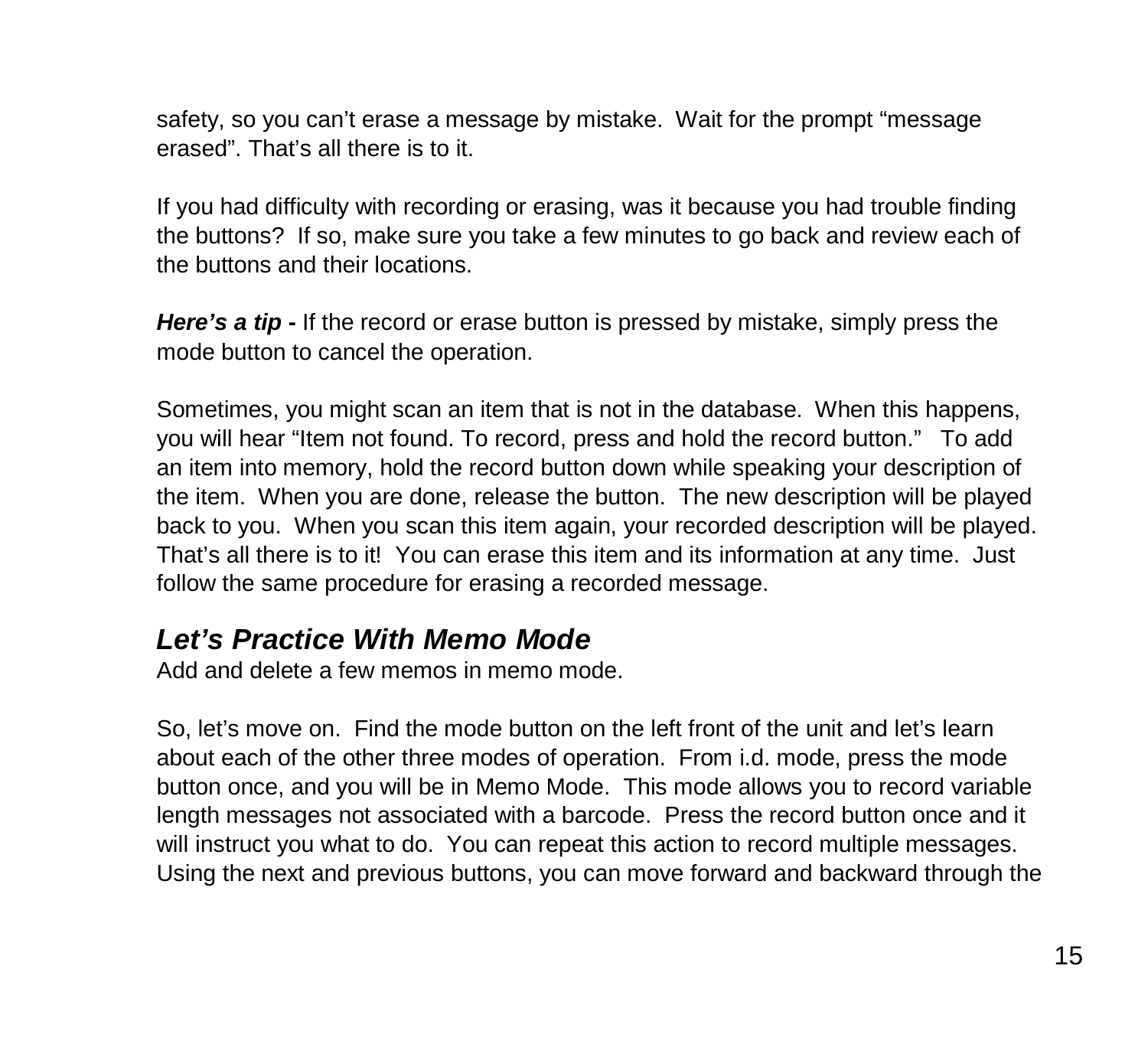messages. During the play of any memo, you can press the mode button to abort playback of that memo or you can press the erase button to delete that message.

# **System and Help Modes**

System Mode allows you to adjust and activate several system functions. Press the mode button until you hear "System Mode". You can then press the previous and next buttons to navigate through the different settings. Selections include:

**Battery Level** - Your unit will announce the current charge as a percentage.

**Recording Time Remaining** - This simply tells you how much time you have left for recording on the currently inserted SD card.

**The Voice –** This allows you to choose a different speaking voice. Press the record button, and then use the previous and next buttons to hear alternate voices. When you find the one you like, press the record button to confirm.

**Voice Pitch Adjustment -** Press the record button, and then use the next and previous buttons to hear the different pitch options. When you find the one you like, press the record button to save it.

**Voice Speed Adjustment -** Press the record button, and then use the next and previous buttons to hear the different speed options. When you find the one you like, press the record button to save it.

**Inventory Mode** - Press the record button, and then press the next or previous buttons to hear "enabled" or "disabled". To enable Inventory Mode, press the record button after hearing "enabled". When enabled, two additional modes of operation will be added: Inventory Mode and Browse Inventory. (More details on this feature will be discussed later.)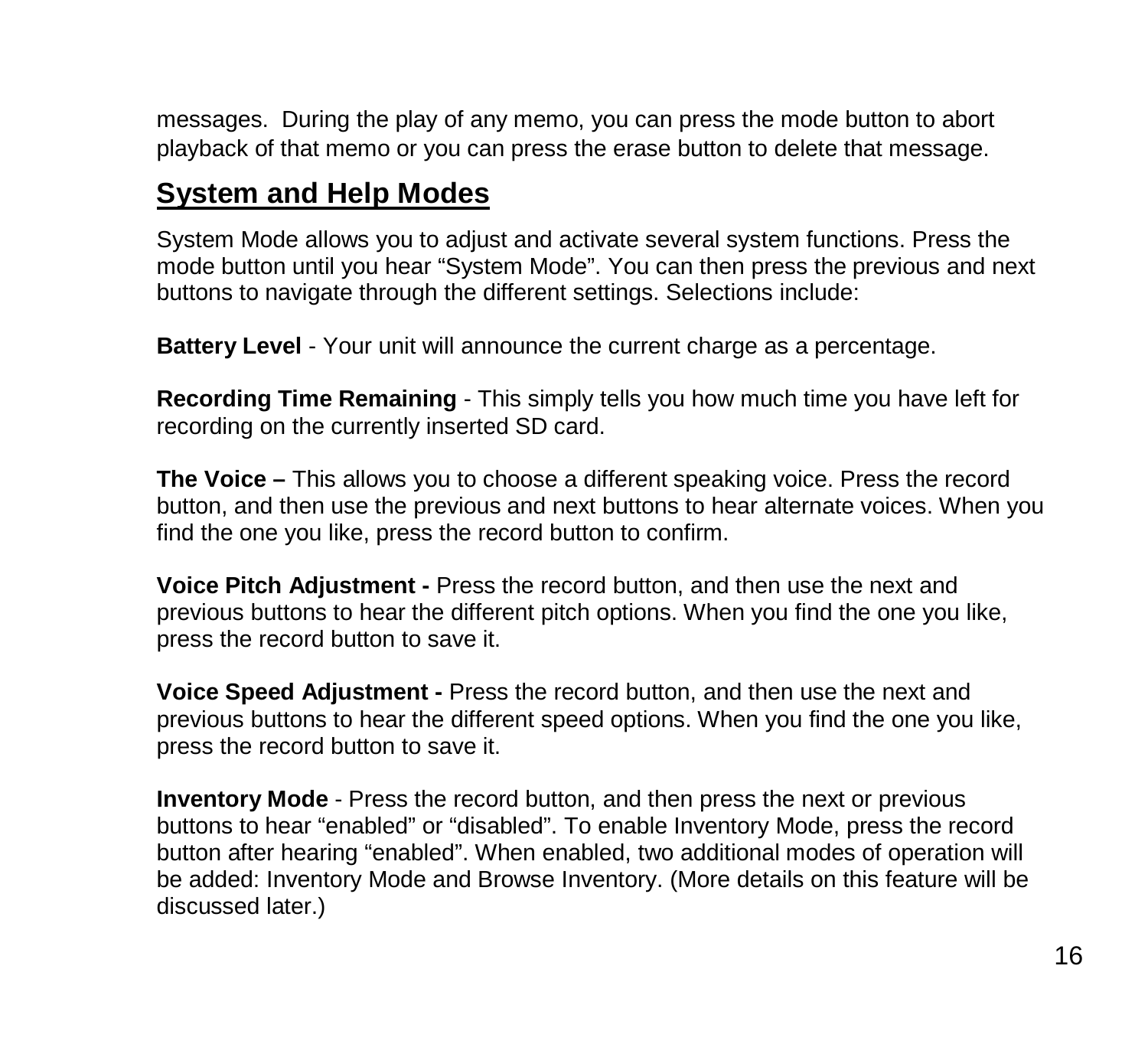**Bar Code ID –** When enabled, this additional mode of operation allows you the option of having your unit read back the actual digits of the bar code. Press the record button and then the next or previous buttons to hear a number between 1 and 20 or "disabled". The number refers to the number of digits in the bar code you wish to have spoken. It will read the bar code from the beginning, speaking the individual digits up to the parameter you set. The typical setting is 20 digits, allowing you to hear the full bar code. Press the record button again to save your selection.

**Scanner Timeout** - This lets you select the number of seconds the unit can sit idle before going into sleep mode. The factory setting is 45 seconds. To adjust this, first press the record button, and then use the next and previous buttons to increase or decrease the time allowed. When you reach the time you desire, press the record button to save your choice.

**Reading Mode -** You have two options for listening to the extended information for products, automatic or manual. You can choose to have all the information spoken automatically or you can choose to listen to each segment of information by manually progressing through each section. (When in manual mode, you will hear the word "continued" indicating that more data for that item exists.) To change the reading mode, press the record button, and then use the next and previous buttons to choose "automatic" or "manual". Press the record button to save your choice.

**Recording Mode -** This mode allows you to choose where new voice recordings are saved in Memo Mode. Append will place newly recorded messages at the end of the string of files. Insert will place the newly recorded message after the last played message. To choose the recording mode, press the record button and then the next or previous buttons to choose append or insert, then press the record button to save your choice.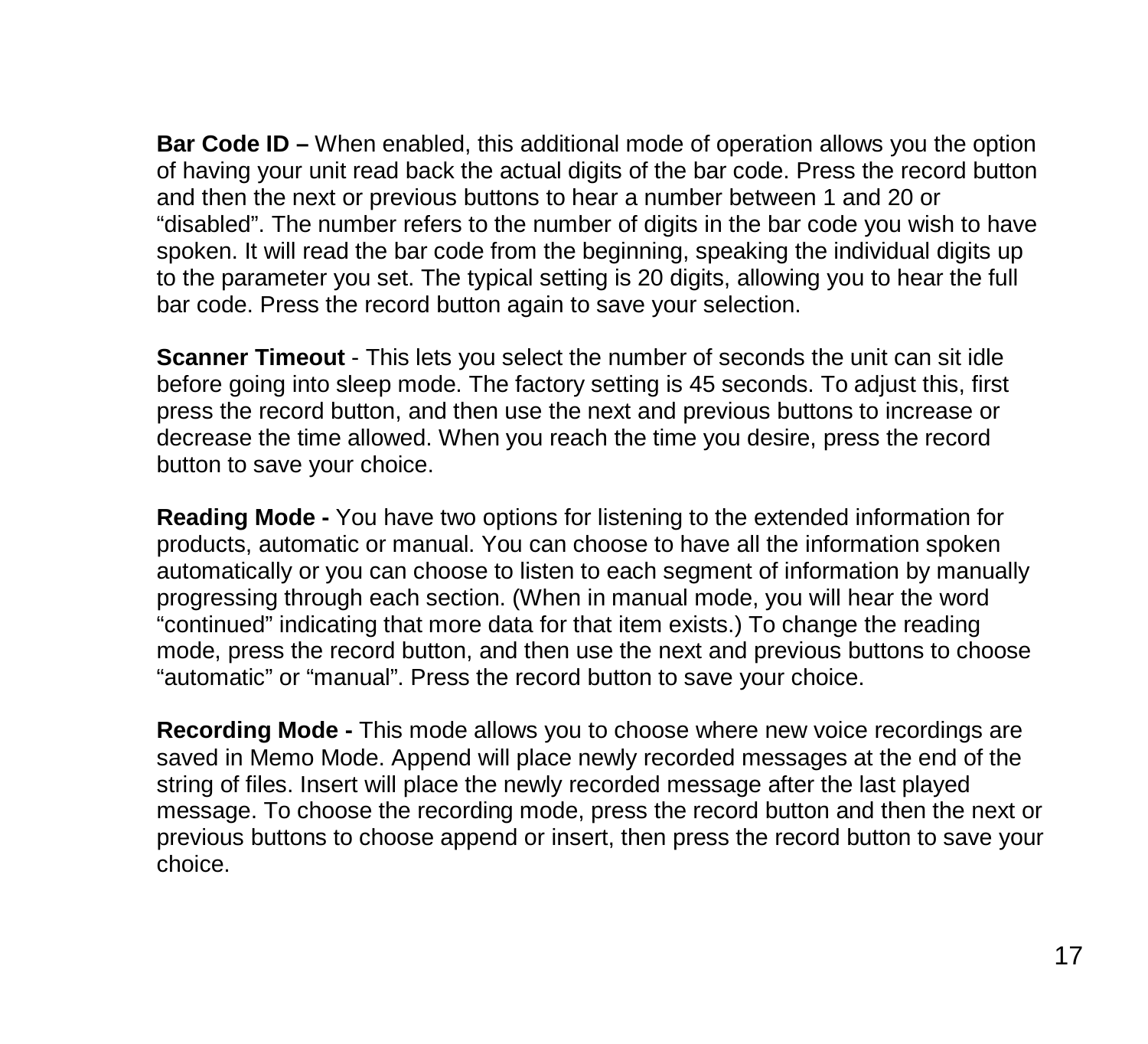**Database Version -** This simply tells you which database version you currently have in your unit.

**Firmware and Dictionary Version -** Your unit will announce the current firmware and dictionary editions installed on your device.

**Factory Default Settings** - You always have the option of restoring the settings in System Mode back to their original points. To do this, press the record button. You will be prompted to press the record button again to confirm resetting to factory defaults.

Finally, you will find Help Mode. Using the next and previous buttons, you can move through the basic help topics until you get to the area you want to listen to. Again, if you want to stop the play of any message, press the mode button and it will abort the help file play. The help topics are shortened versions of the information found here in the user's guide. The topics include introduction, controls, modes of operation, i.d. Mode, Memo Mode, System Mode, Spell-It, Inventory and Bar Code ID modes, the battery pack, and warnings, precautions and service information.

#### **Other Features of i.d. mate SUMMIT®**

#### **Spell-It**

When you hear a text message that you don't understand or would like to have the text spelled out, use the Spell-It function. You can access the Spell-It function whenever a text message is being played. Please note that Spell-It will not work for recorded messages. By simultaneously pressing the mode button and the record button you will enter Spell-It mode. Then scan your item and hear the information spelled out. You can sequentially move through the text by using the next and previous buttons. To exit the Spell-It function you can press the mode button or wait five seconds of no activity to be returned to i.d. Mode.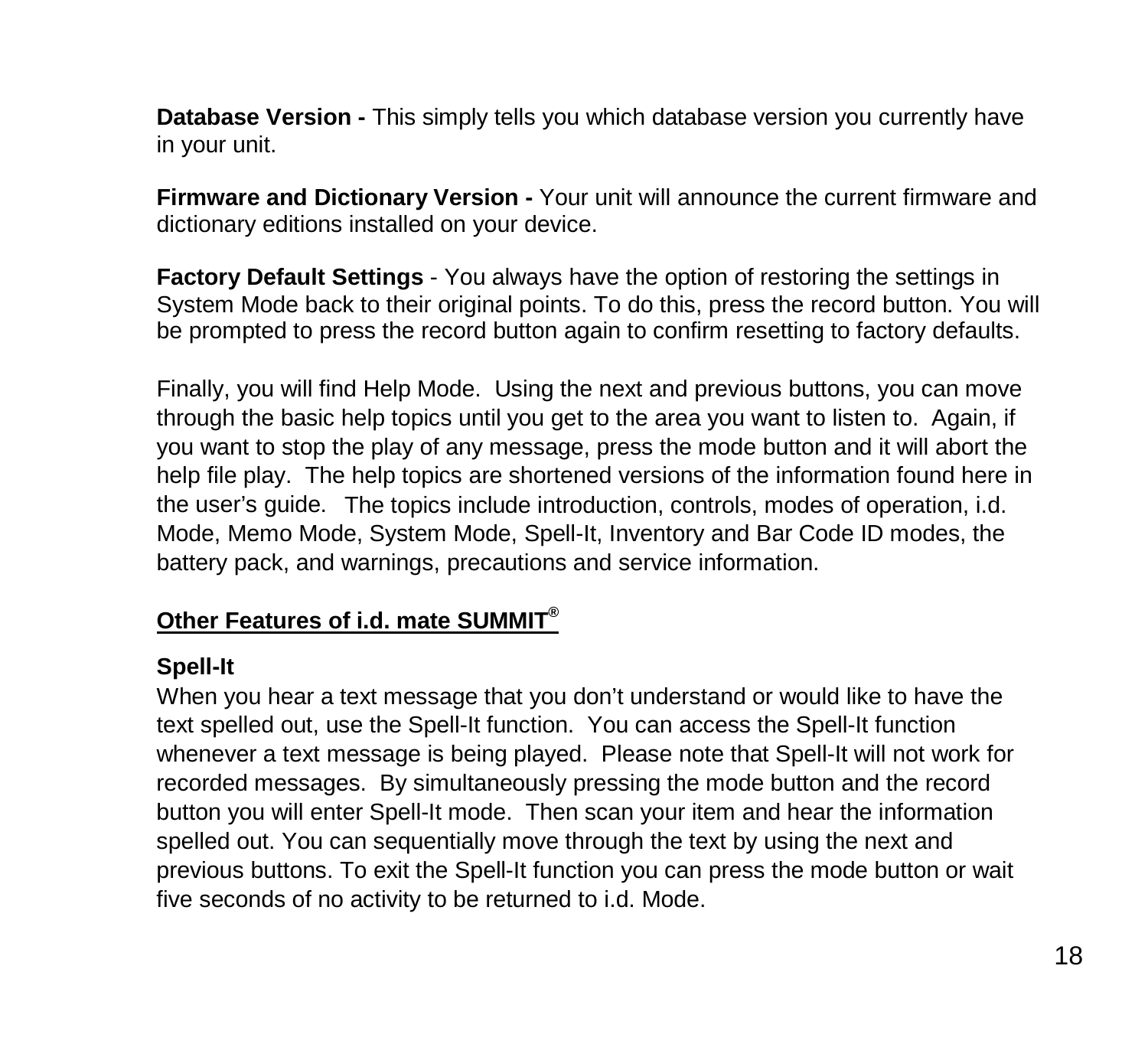#### **Pause Feature**

Portions of the extended information can be very lengthy. You can pause the playback of information at any time by pressing the next and previous buttons simultaneously. To restart the playback, press the next and previous buttons again, simultaneously. You can use the Pause feature for information stored in the database, or for personally recorded messages.

#### **Inventory Mode**

Inventory Mode is a function that allows you to record counts of items and then upload the data for use with other programs. It was developed to aid those working in the vending, BEP, and warehouse fields to aid in keeping track of stock and supply needs in different locations.

Inventory Mode must first be enabled in the System settings. To use Inventory Mode, scan an item, and then use the next and previous buttons to choose the quantity of the item. When you reach the correct number, press the record button to save the quantity. You will hear two chimes verifying the saved data. Repeat this for as many items as you need to tally. If you scan an item that has already been recorded, it will announce the number already recorded. You can then use the previous and next buttons to add or subtract to that number. Press the record button when you are done to save the new count.

To change a quantity rapidly, press and hold the next or previous button. The device will change the count by 1's for the first set of ten, then will change by 10's for the next set of ten, then by 100's for the next set of ten, by 1,000's for the next set of ten, and then by 10,000's for the next set of ten.

#### **Browse Inventory**

You can use the next and previous buttons to listen to the different items saved and their current count. To change a quantity, press the record button, and then use the next and previous buttons to modify the number. Press the record button to save the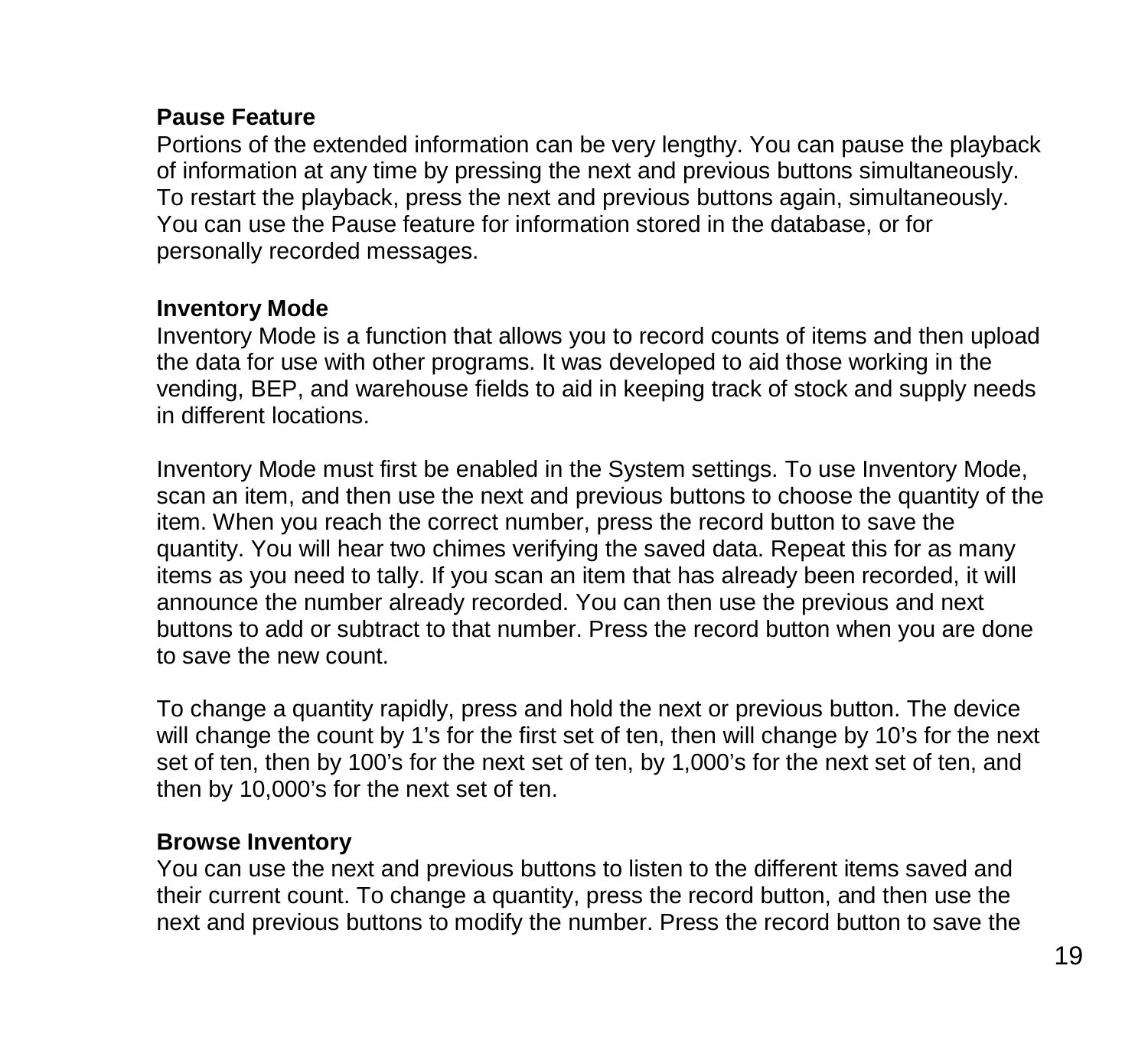new number. Listen for two chimes confirming the change. To erase an item from Inventory, simply press the erase button.

To download the saved inventory information from your unit, first remove the SD card and then insert it into a card reader attached to your computer. You can then find and view the Inventory.txt file. You can view the data in a semicolon delimited file if you open it using Notepad. We recommend opening an Excel workbook application and then importing the file. Keep in mind that this is a semicolon delimited text file with no text qualifiers. The first and third columns of data should be formatted as "text" not "general." If you neglect this, "general" will eliminate the beginning zeros of each barcode and may turn it into scientific notation.

#### **The Battery Pack**

If the battery pack power is low, i.d. mate  $SUMMIT<sup>®</sup>$  will warn you with the audible prompt, "Batteries low, recharge now". When you hear this prompt, you should immediately plug the AC/DC adapter into the power jack of the device and then into a standard AC wall outlet. Please note: if you happen to miss the message "Batteries low, recharge now", the batteries will become completely discharged and the unit will turn off and on several times very quickly. You must recharge at this point.

Warning: Users who are upgrading from i.d. mate<sup>®</sup>, i.d. mate II<sup>®</sup> or i.d. mate Omni<sup>®</sup> will need to discard their original i.d. mate® charging adapter. The AC/DC adapter enclosed with your unit is unique to this product. We have placed one tactile bump on the back of the plug-in adapter of the i.d. mate SUMMIT<sup>®</sup>. In addition, a barcode label has been placed on the adapter and can be scanned for easy identification. Only use the new charging adapter with the i.d. mate SUMMIT<sup>®</sup>. Unfortunately, your warranty will not cover damage to the product when used with the wrong adapter. Never charge batteries unattended. Always monitor the charging process to assure your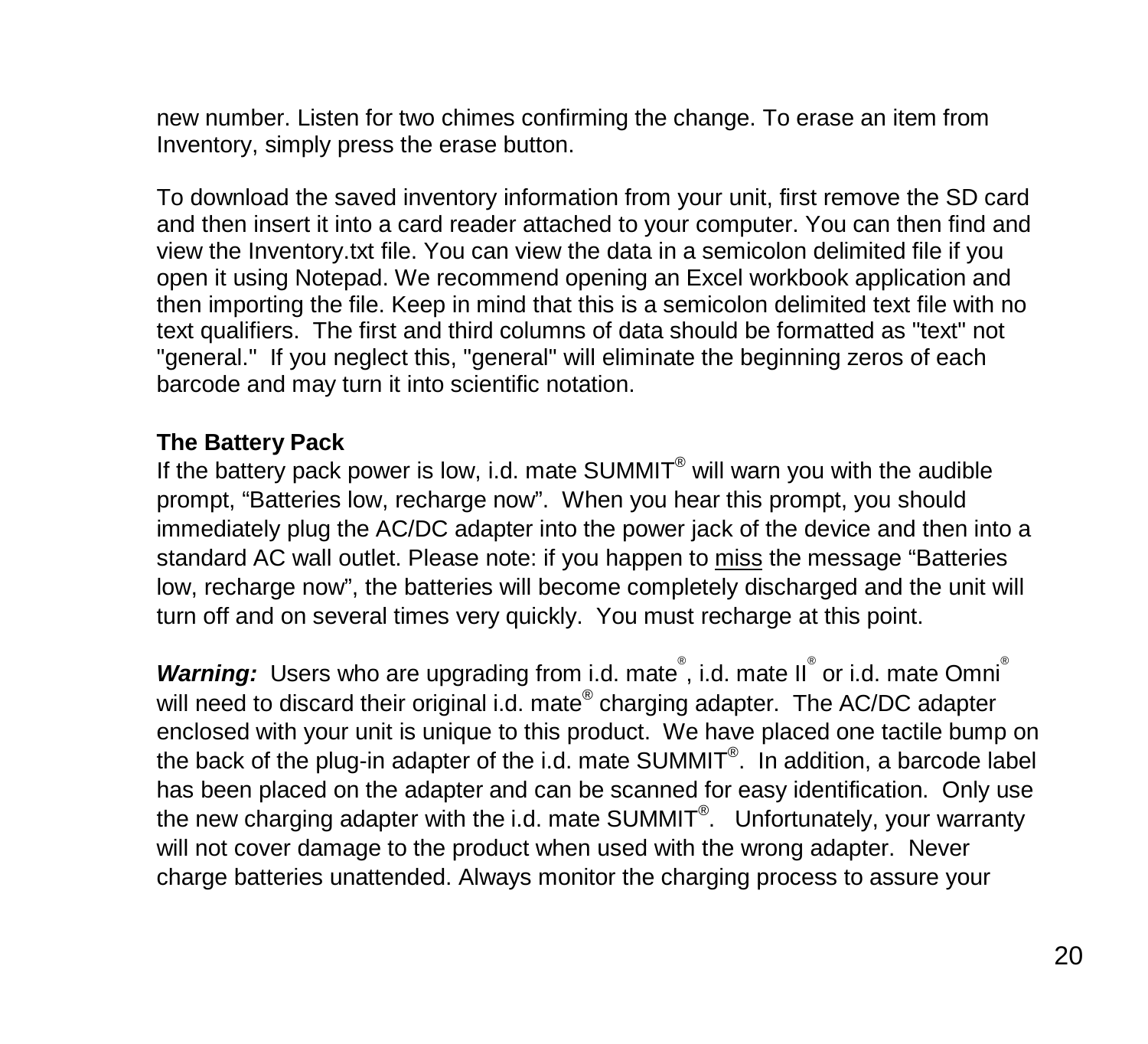battery is charged properly. Always charge your battery in an isolated and safe area away from any flammable and / or combustible materials.

The batteries must be charged first before using, and the maximum battery life will not be reached until it has gone through the discharge / recharge cycle a few times. Depending on the state of your battery pack, charging can take between two and three hours. It is always good practice with Lithium Polymer (Li-Poly) batteries to recharge the batteries if stored for more than a month. You can still run i.d. mate SUMMIT<sup>®</sup> while charging the battery. The operation is the same as when running from the battery.

#### **Battery Pack Replacement**

Depending on the age of your battery pack, you should expect approximately 7 hours of battery life. As a general rule of thumb, if you are experiencing a battery charge life drastically less than this, you should consider replacing your battery pack. Do not replace the original battery pack with any other type of batteries. An incorrect battery could explode while charging and could damage the unit. New battery packs can be purchased from En-Vision America or wherever you purchased the product. Old batteries must be recycled or disposed of properly. Do not incinerate your old batteries.

To install a new battery pack, you will have to remove the rubber enclosure and the battery compartment lid as described earlier. Turn the unit over until the battery pack falls into your opposite hand. Slide your finger down the battery pack wire until you feel the rectangular connector and grab the wires with your thumb and forefinger. Grab the opposite end of the rectangular connector with your other thumb and forefinger and gently pull the connectors apart. Connect the new battery pack and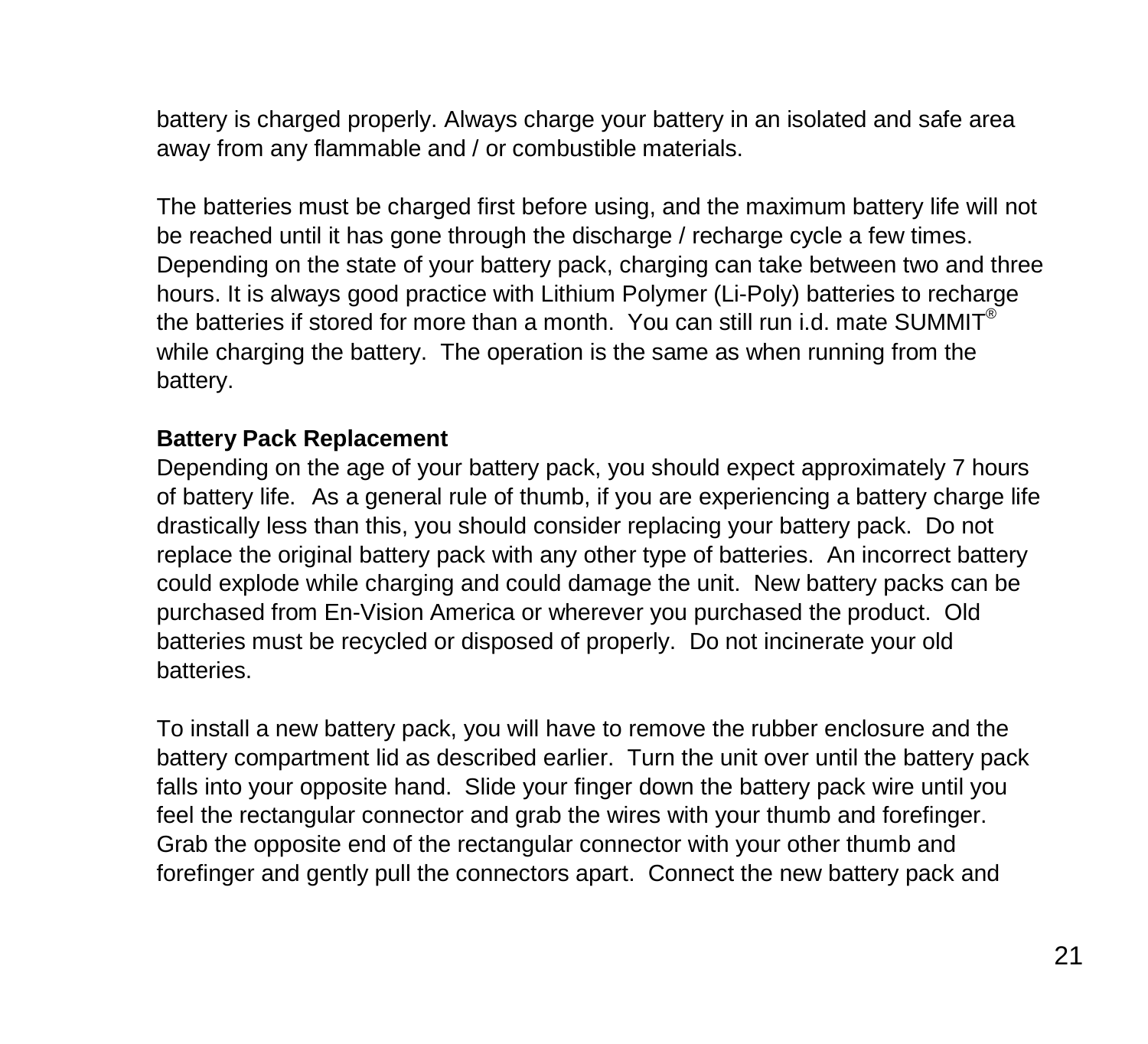tuck the wires neatly into the bottom of the battery compartment. After you replace your compartment lid, place the rubber enclosure back onto the case.

#### **Extended Data**

Many of the items in the database have more information than just the name of the product. When extended information exists, you will hear three fast beeps and then the word "Continued". This means that there is more information waiting to be played; however, this information will not be played automatically (unless changed in the System Mode). To hear the additional information, simply press the next button. When you do this, the additional information will play. This can include nutritional information, cooking instructions, package size, song titles (in the case of a music CD), or any other information that is included with that particular product. You may need to press the next button more than once to access all the additional information.

#### **The Product Database**

En-Vision America is constantly increasing both the number of products in the database as well as the breadth of information associated with each product. The memory card you received has been programmed with the most current database available. The database is updated every six months. Customers can receive their first update free, within the first year of purchase, and can receive a copy of the most recent database any time after that for \$50.00 per request. To receive your update, contact En-Vision America at 1-800-890-1180.

#### **PC Compatibility**

There are several other features related to the PC and your i.d. mate SUMMIT<sup>®</sup> along with other advanced usage tips. These are available either via email or downloaded from our website at[: http://summitpower.envisionamerica.com/.](http://summitpower.envisionamerica.com/)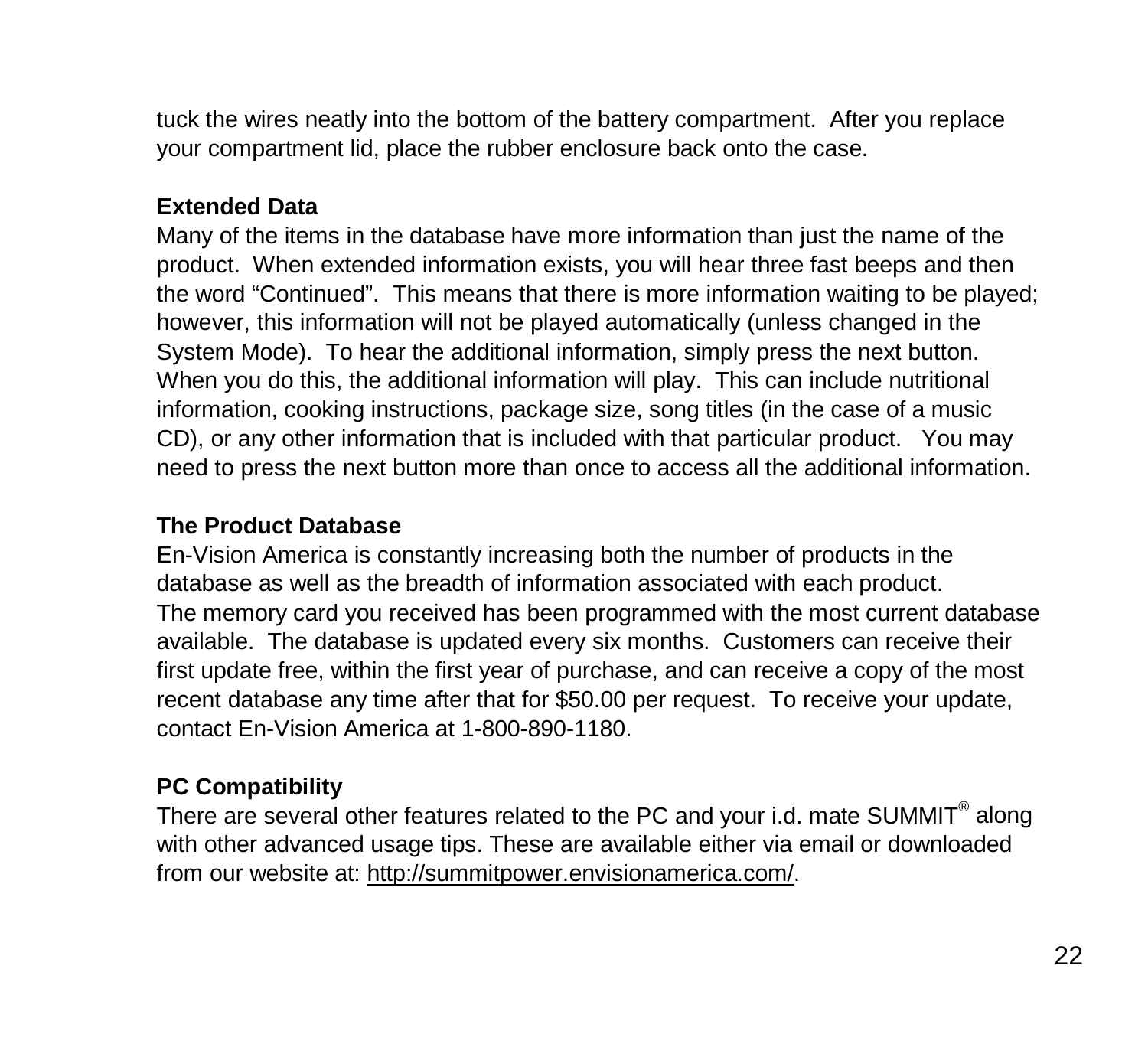#### **Pre-Printed Bar Code Labels**

We have now closed on the subject of hardware, and need to give you some brief comments on the pre-printed bar code labels you ordered. There are three types of pre-printed bar code labels available. They are used only if a product does not already contain a label:

Label Type 1 Adhesive Labels - Simply peel off the backing and press the label onto the item you want to identify. These labels can be affixed to almost anything. Some examples include manila file folders, cassettes, paper documents, pictures, boxes, jars, music albums, diskettes, bottles, etc.

**Label Type 2** Bar Code Tags-These have a rubber band attached to them. To use them, simply wrap the rubber band around the item. Note that these bar code tags are reusable and can be moved from one product to another. You can erase the old information and record a new description.

These labels are usually attached to small items. For example, they might be used on medicine bottles, small bottles in the kitchen such as red food coloring, peppermint extract, herb bottles, spice bottles, and leftovers in the refrigerator, etc. They also work very well in the freezer.

Label Type 3 Iron-on Clothing Labels- These labels are about the size of a postage stamp and are supplied on a continuous strip. To use them, tear along the perforation and iron onto the clothing item. We recommend you follow a consistent placement on garments. For example, on a shirt, blouse or dress, iron the tag onto the manufacturer's size tag on the inside of the collar. Our experience is that these labels can be washed over fifty times and still be accurately scanned.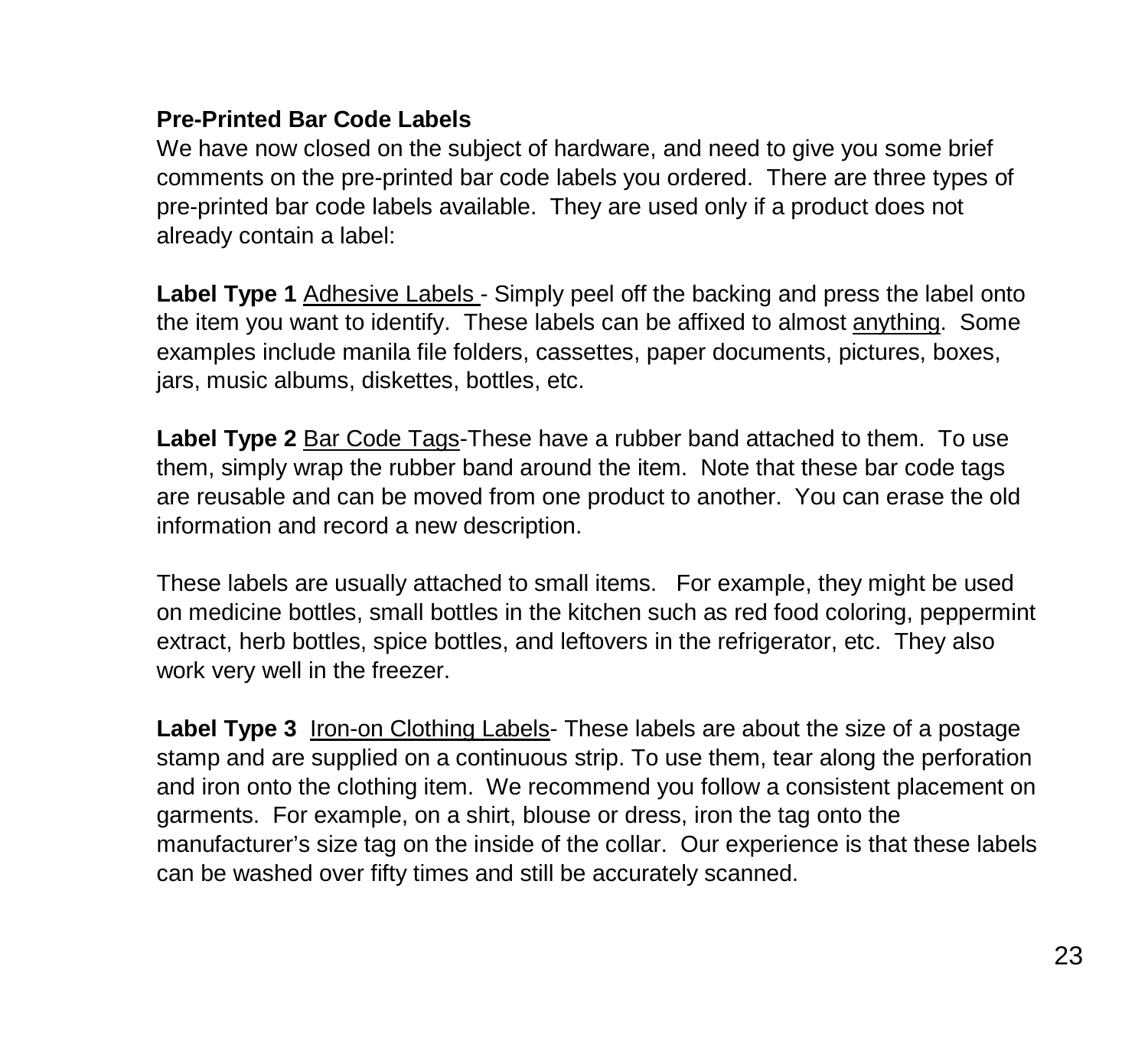To apply, place label on garment. Then using an iron with the steam off and the highest heat setting the fabric will allow, press down hard staying on the label for five to ten seconds. If you find you are scorching the labels, use a damp dishtowel between the iron and the label.

Some users describe the colors of the garment in their description, some indicate what this item is to be worn with, and many others indicate washing instructions. For example: "Long-sleeve blue cotton shirt. Do not bleach. Wash on gentle cycle, and dry on low heat". After attaching any of the above labels, the process for recording the description associated with that label is the same as for recording a message or for entering an item not found in the database. You first scan the item, listening for the message "Item not found. To record, press and hold the record button". Then, hold down the round record button and speak the description. After release of the button, you should immediately hear a playback of the recorded message. When you hear the playback, you know it was recorded properly.

#### **Updating Firmware/Dictionary/Sound**

To update your unit, download the appropriate files from En-Vision America's website to your computer. Remove the SD card from your unit and connect it to your. Load the updated files to your card and reinstall the card in your unit. You will need to turn your unit on to complete the update. When updating firmware, after installing the new files, you will need to remove the SD card, reconnect it to your PC, delete the update files from the card and then reinstall it in your unit. This prevents the unit from reinstalling the new firmware each time you turn your unit on.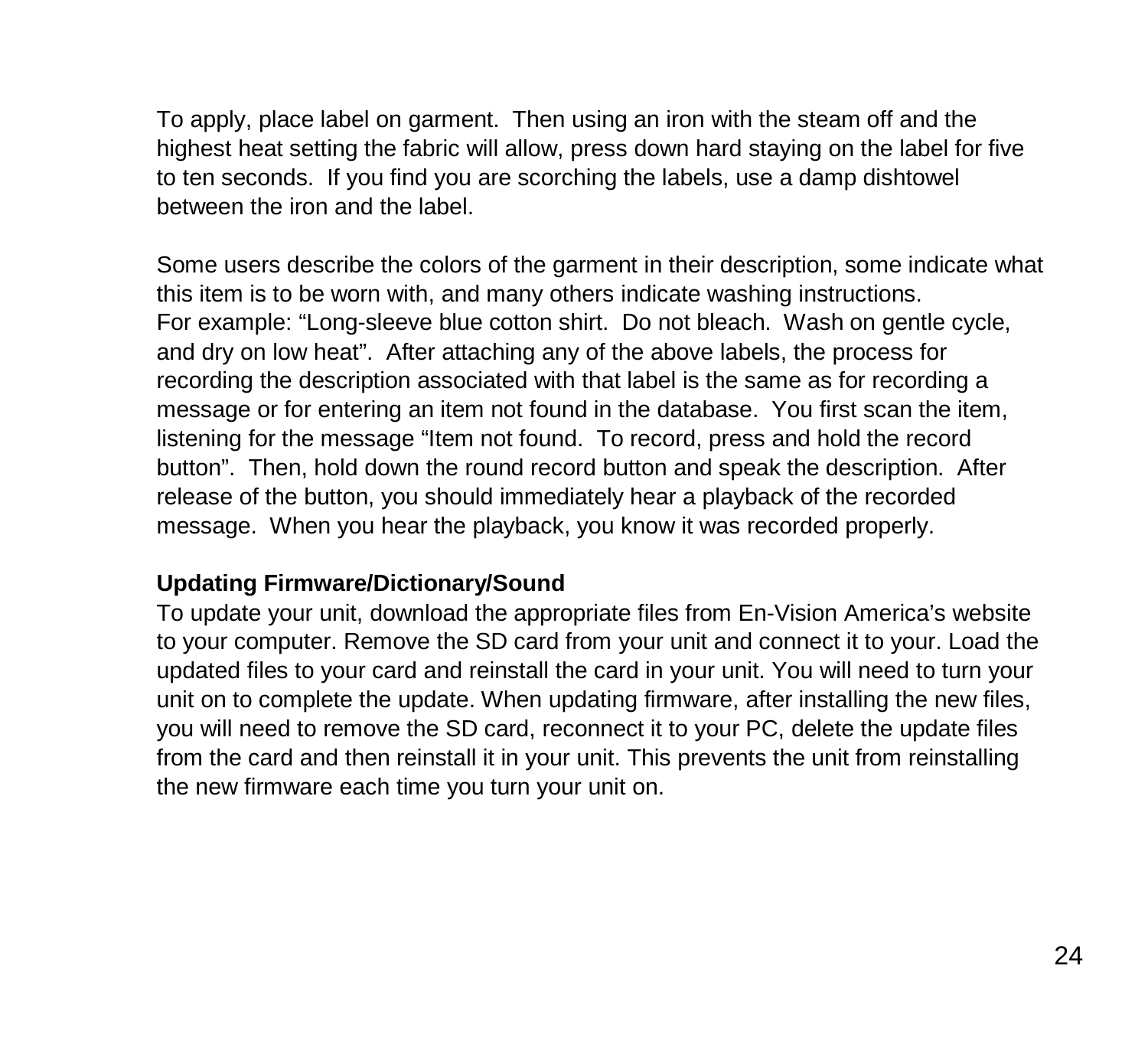#### **Warranty:**

En-Vision America, Inc. (hereafter "Seller") warrants that the products manufactured by it and supplied hereunder are free from defects in material and workmanship. If any such product shall be proved to Seller's satisfaction to be non-conforming within twelve (12) months from date of delivery, Seller shall have the option to credit the purchase price of such product or repair or replace such product. Such credit, repair, or replacement shall be Seller's sole obligation and Buyer's exclusive remedy hereunder and shall be conditioned upon Seller's receiving written notice of any alleged nonconformity within fifteen (15) days after receipt of shipment and, at Seller's option, return of such products to Seller, F.O.B. its factory. Products supplied by Seller that are manufactured by someone else are not warranted by Seller in any way, but Seller agrees to assign to Buyer any warranty rights in such products that Seller may have from the original manufacturer.

This exclusive remedy shall not be deemed to have failed of its essential purpose so long as the Seller is willing and able to repair or replace nonconforming products or credit the purchase price within ninety (90) days of the date the Seller determines that such products are nonconforming. Any suggestions by Seller or Seller's agents regarding use, application, or suitability of the products shall not be construed as an expressed warranty unless confirmed to be such in writing by Seller.

En-Vision America, Inc. 1845 Hovey Avenue Normal, IL 61761 Phone: (309) 452-3088 Toll Free: (800) 890-1180 Fax: (309) 452-3643 Website: [http://www.envisionamerica.com](http://www.envisionamerica.com/)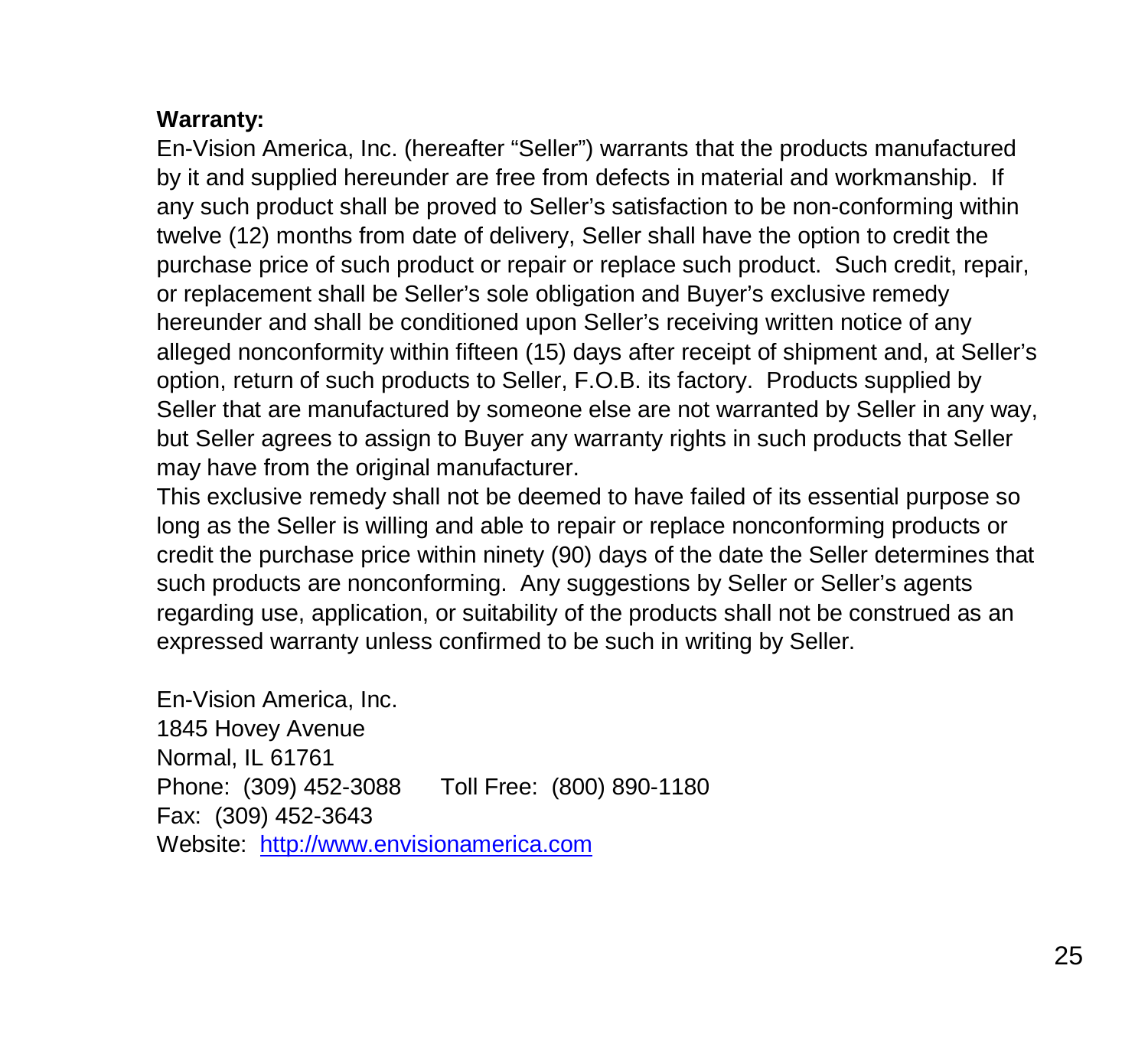# **Ideas for using i.d. mate SUMMIT**®

#### **Using the Manufacturer's barcode**

• Identify food and beverages. You'll never again mistake a soda can for a concentrated juice can. You can easily tell what kind of soup, noodle mix or vegetable you have.

• Access additional information about products such as cooking instructions, preparation tips, or nutritional information.

• Add your own instructions or recipes to a food item. If you love to use cream of mushroom soup to make your favorite casserole, but always have to look up the recipe, simply attach a recording to the barcode for the soup. Next time you scan it, the recipe will be at your fingertips.

- Identify household cleaning supplies and their warnings and instructions.
- Keep your pet supplies organized.
- Identify specific colors of nail polish, eye shadow or other beauty supplies.
- Find your favorite cologne or perfume bottles.
- Find the right bottle of oil for your bike or lawnmower, or soap or wax for your car.
- Categorize your CDs and cassettes by music type.
- Easily identify different types of personal hygiene items.

#### **Using Pre-Printed barcode labels**

- Mark the circuit breaker in your electric box.
- Create an address book. Use a label for general sections, and then another for each entry within.
- Ever wonder what that frozen lump is in your freezer? Add a label and you can quickly retrieve the information.

• Label your storage boxes with a description of the contents. You can label clothes by season, decorations by holiday or collectibles by owner.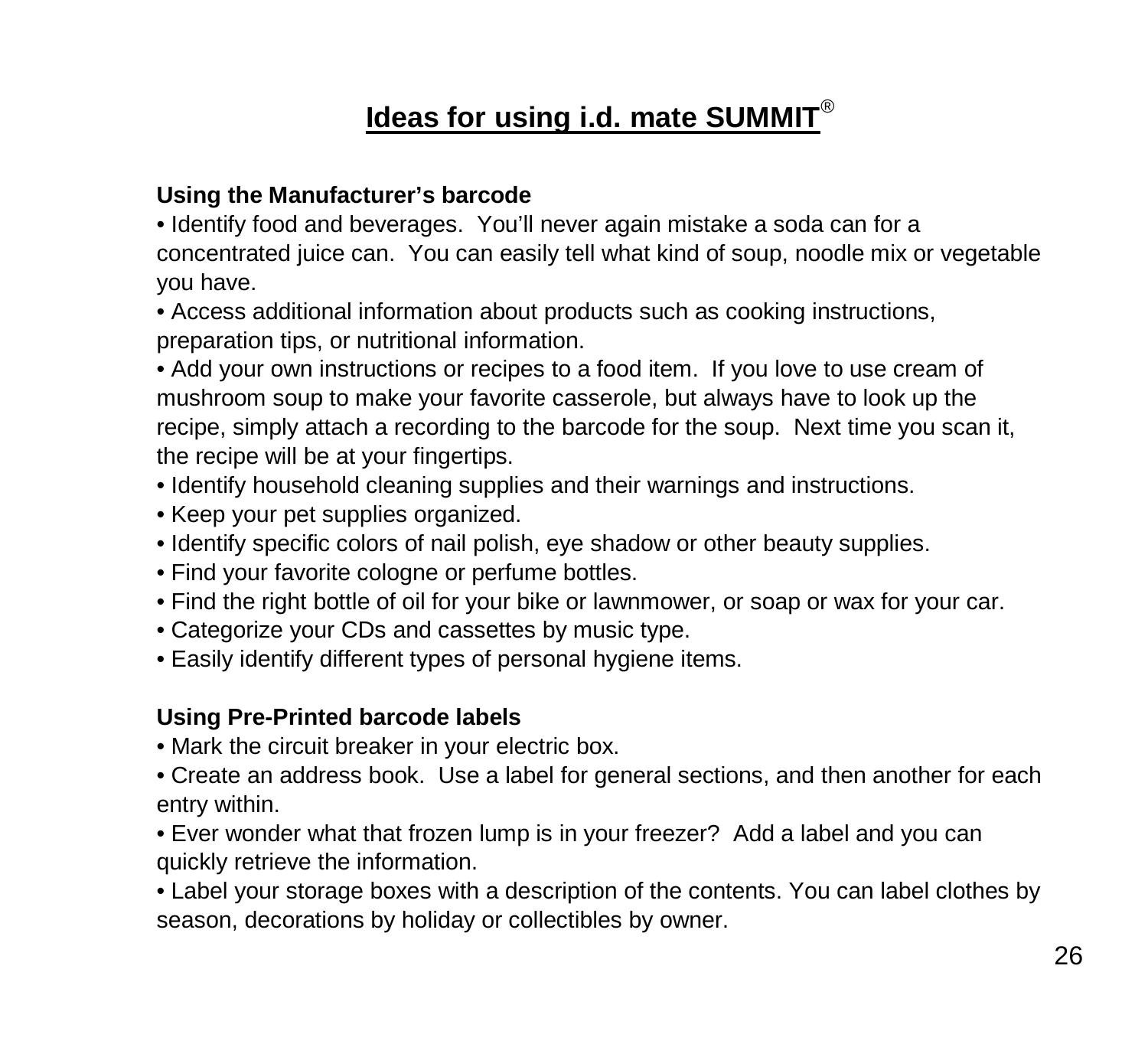• Sort and then mark small items like screws, nails, beads or buttons in separate containers.

- Record your credit card number, PIN number and the customer service number.
- Mark pictures, file folders or other important documents.
- Record your bill information. State the company, amount and due date.
- Label computer diskettes & CDs with technical support number or password information.
- Tag your appliances with the date purchased, warranty date and service number.
- Label individual tools by size or type.
- Label keys by use.
- Paper clip money together, and then attach a label for each denomination.
- Label spice, seasoning, herb or flavoring jars in the kitchen.
- Ticket leftover items in the fridge.
- Stamp expiration date on milk.
- Record information for your prescription bottles. Be sure to include patient name, drug name and dosage instructions.
- Easily recognize clothing items and quickly access washing instructions.

#### **Memo Mode**

• Make a shopping list. You can play it back over and over. You won't forget anything!

• Record a new phone number or address of a friend or colleague.

• Jog your memory with a voice reminder. "Don't forget to pick up the laundry." "Don't forget to send a birthday card to Aunt Bea." "Be sure to tell my friend, Steve, about i.d. mate SUMMIT<sup>®</sup>."

• Record bus schedules. You'll never again be confused about whether you should take the Blue North 13, or the East Yellow 7, or whether it comes at 2:15 or 2:25.